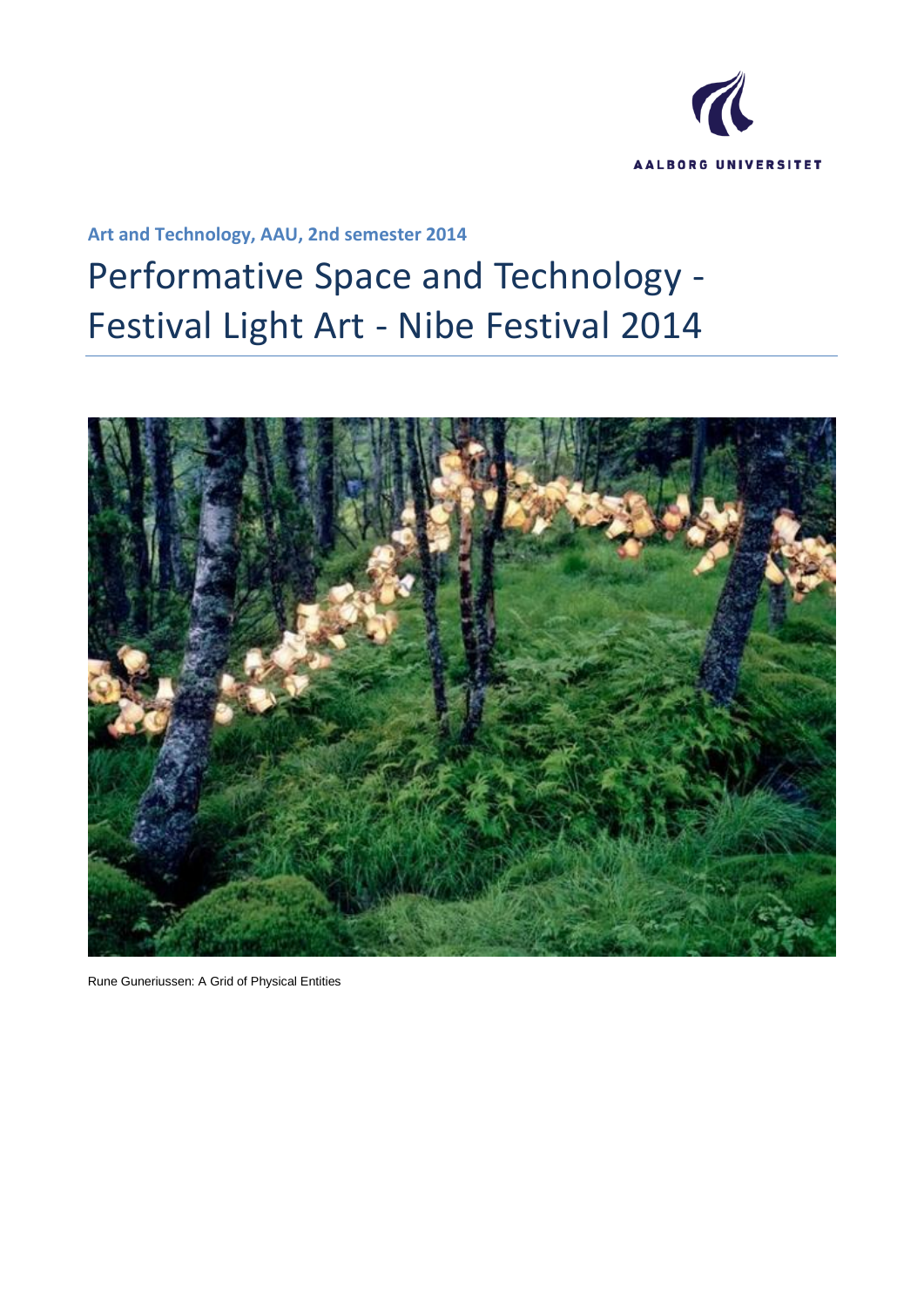# **Semester details**

*School:* CAT

*Study board:* ArT Study Board

*Study regulations: BA Study Program in Art and Technology, The Faculty of Humanities, AAU, September 2012*

*Semester code: ArT2 HSA220019F*

*Study regulations code: HSA16121*

#### **Semester framework theme**

Performative Space and Technology.

The semester project for ArT2 2014 is called: **Festival Light Art - Light Installations for Nibe Festival 2014.**

In the semester project "Performative Space and Technology" students will be working on light installations for Nibe Festival. The project theme is defined in collaboration with Nibe Festival, and takes the spatial and social characteristics of the festival site into consideration. The project must result in an integrated art project where light effects, sculptural/architectural form, construction, interactive/responsive/performative features, the festival context and our perception of such a space meet. Students must present such an intergraded project in 1:1 functional installation or mock up, an A0 Poster, in 2D and 3D visualizations, process models and prototypes for the exam.

Music Festivals are rather extreme contexts for art: a lot of people will be seeing and experiencing the work at all hours. The audience is extremely open minded, playful and adventurous, so heavy use of the art works will take place. The installations have to work aesthetically both day and night and they have to work in bad weather too.

This is your chance to challenge a chaotic site, and leave your mark on the quality of the festival city!

The concept for the installations will be developed during the courses and workshops during the semester.

Main phases in the semester:

- 1. Analysis of site and context. Students will be introduced to different strategies for analysing space and site. Students will work with models, drawings and diagrams of the site, how to place installations at the site. Various experiments in form making and form construction will support the development of the installations.
- 2. Technical solutions: programming of responsive elements and/or light. Weather proofing.
- 3. Production phase: construction principles and manufacturing of the installations.

It is expected that report writing will take place throughout the semester, and simultaneously with the practise-based work on the project.

#### Method and Learning goals:

Context and site: the meaning of the site, what is a site, and what does the site tell us?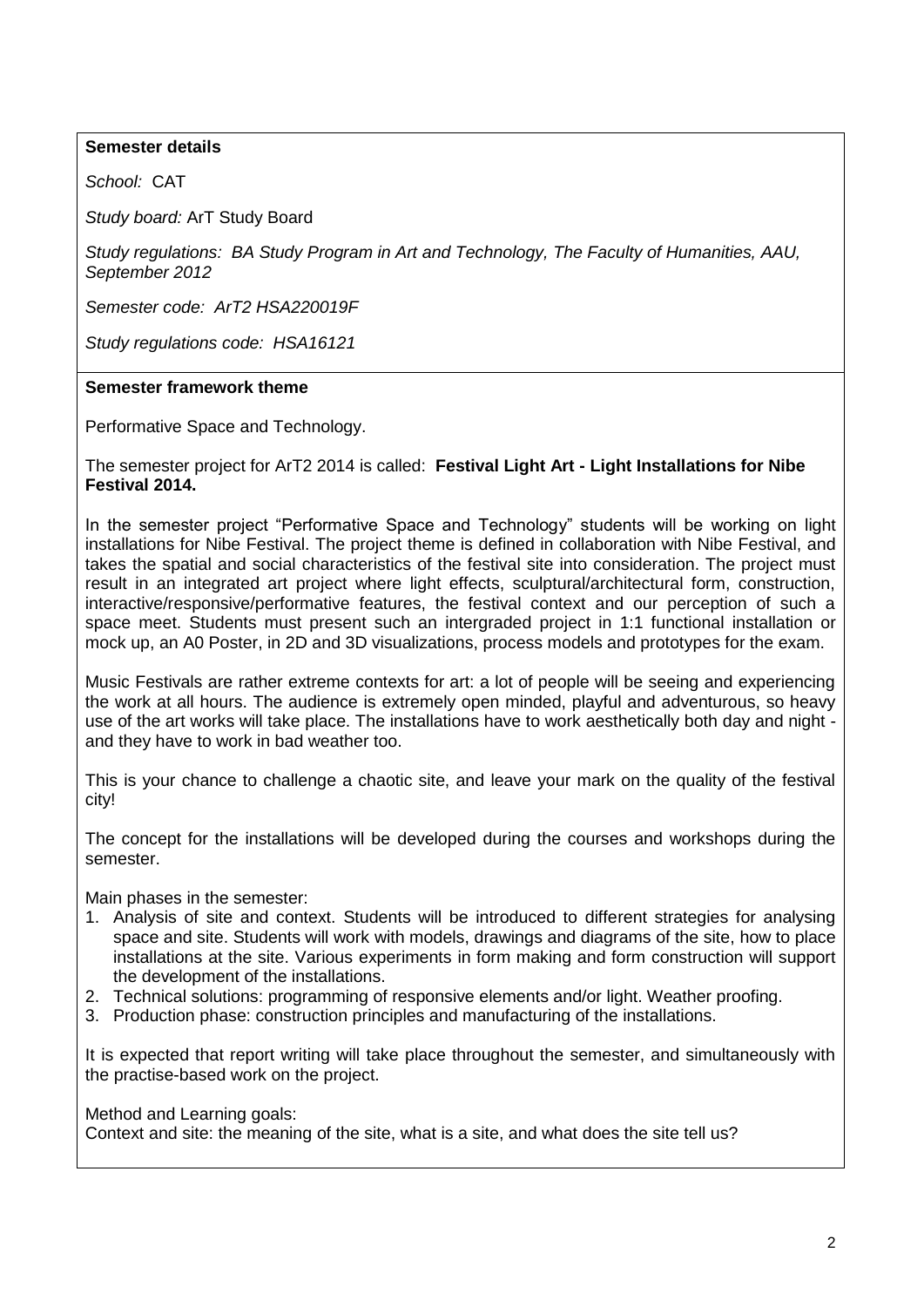Each project must take departure in a thorough analysis of the site of the specific project. The context is not only comidered to be the physical site/space, but also the historic context, the cultural or societal context. Lectures on public art, site-specificity and mapping in AAM II and lectures covering the perception of space in Perception II will deal with these topics.

Form and Aesthetics: Any installation is the result of a strong idea of what kind of experience the work should give to the viewer. In order to express such an idea in an installation it is necessary to have an understanding of both technical and contextual elements, and also of an individual aesthetic understanding of shape, which is going to be developed further this semester. The artistic development of the form of the installation and research for possible solutions will be trained in AAM II, in lectures about light design and light art, and in DR1 where 2D and 3D constructions Methods will be presented as tools for realisation of the semester projects.

Technological aspects of the performative installations will be taught in the module PID II and the course BE II, where programming, sensors and actuators and basic electronics relevant for outdoor projects are central topics.

*If the light sculptures live up to the quality- and safety standards of Nibe Festival, there will be an opportunity to install the installations at the festival, which runs from 2nd to 5th of July 2014. We will be in contact with Nibe Festival throughout the semester.*

The role of the semester:

ArT2 focus on installation art and architectural and/or urban spaces as the context for art. A special focus of the semester is to create a significant link between art work(s) and the immediate context; i.e. to work actively with the relation between art work and site.

The semester introduces the students to analytical and methodological tools in relation to installation art, performative spaces, architectural and urban contexts for art and site-specificity. The semester also introduces the students to various tools in relation form analysis, form metamorphosis, site registration and mapping, model making, 2D and 3D construction methods: laser cutting and printing, and the semesters technical courses will build upon the skills acquired in first semester in programming.

# **Semester organisation and time schedule**

Artistic and Academic Methodology II (Installation, Architectural Spaces and Urban Design) – AAMII:

- In Artistic and Academic Methodology II there will be lectures about site-specific art and art at music festivals so the student will get insights into how to explore the festival site from various perspectives: the spatial characteristics, the sociological aspects of a festival, the landscape qualities of the site etc.
- AAMII will have lectures in light art and light design that provide knowledge about state-of the-art in light art, and an introduction to light/lamp design.
- AAMII will also offer a workshop in form morphology, which takes departure in the students inspiration form the site. In this workshop tools such as registration, mapping, morphology and model experiments will be included.
- During AAMII there will be a short excursion to the festival site in Nibe.

Digital Representation I - 2D-3D Constructions Methods (DRI):

- A course in different digital construction methods and the use of laser cutter and 3d-printer will support the construction phase of the works.

Perception in Theory and Practice II (PERII):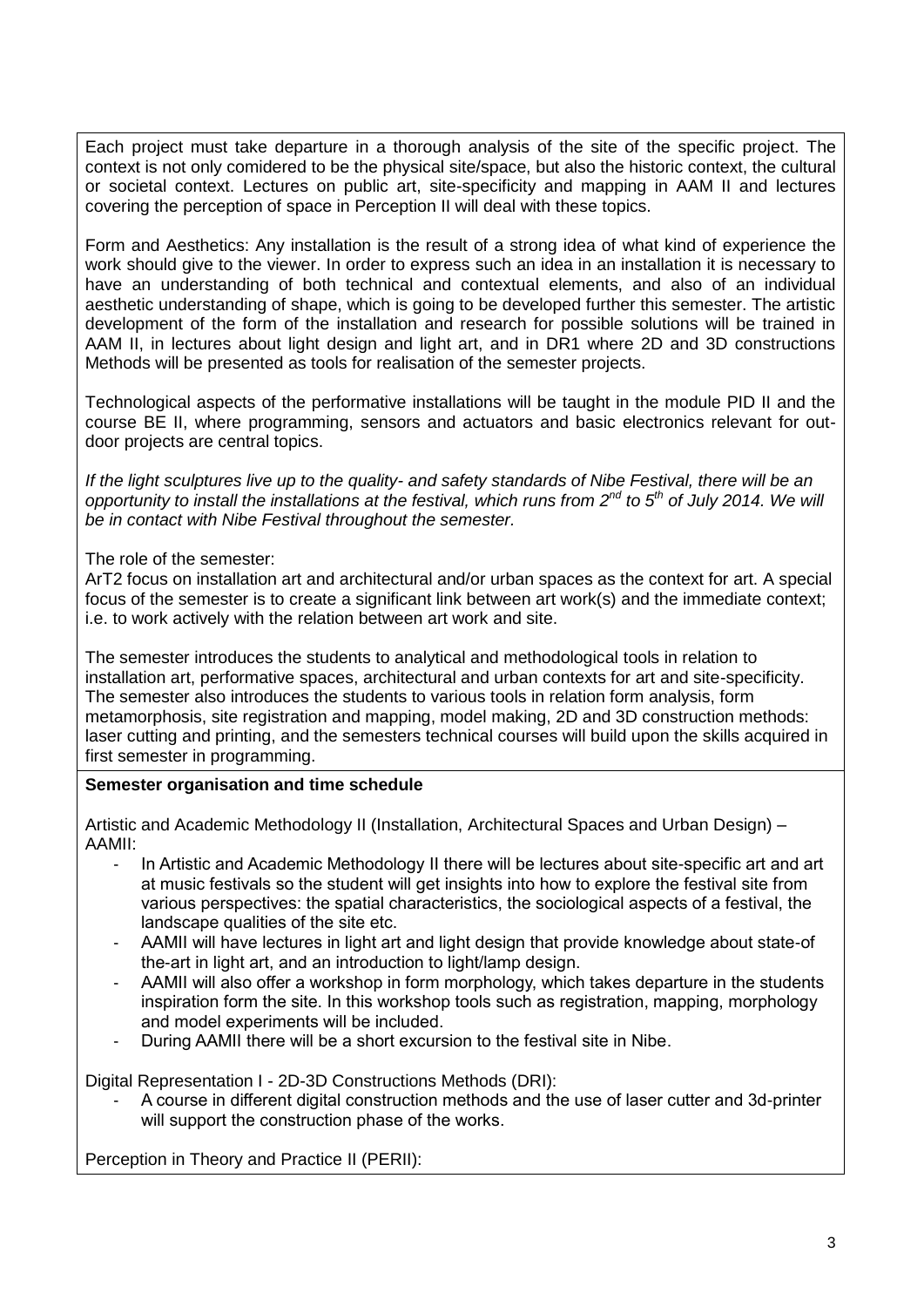Physical Interface Design II (PIDII):

The course module PIDII and Basic Electronics will support the students work in relation to implementing performative/responsive/interactive aspects to the light sculptures.

History of Art and Technology II (HATII):

The course module HATII focus on art in the  $20<sup>th</sup>$  century, especially on installation art. The course will support the students' broader understanding of their own practise in the semester project.

# **Semester coordinator and secretariat assistance**

Semester Coodinator: Line Marie Bruun Jespersen

Course Coordinator:

Module 5. Performative Space and Technology: Line Marie Bruun Jespersen

Module 7. Physical Interface Design II: Lars Knudsen

Module 6. History of Art and Technology II: Line Marie Bruun Jespersen

Secretariat: Anne Nielsen

Teaching staff and supervisors:

- Jakob Bjerre Mikkelsen, research assistant, AD:MT
- Mads Brath, lab engineer, AD:MT
- Jakob Sabra, PhD-student, AD:MT
- Betty Li Meldgaard, external Lecturer, KOM
- Thomas Jaeger, Associate professor, AD:MT
- Lars Knudsen, research assistant, AD:MT
- Lance Putnam, assistant professor, AD:MT
- Ståle Stenslie, Obel professor, AAU/KOM
- Shelley Smith, associate professor, AD:MT
- Line Marie Bruun Jespersen, assistant professor, AD:MT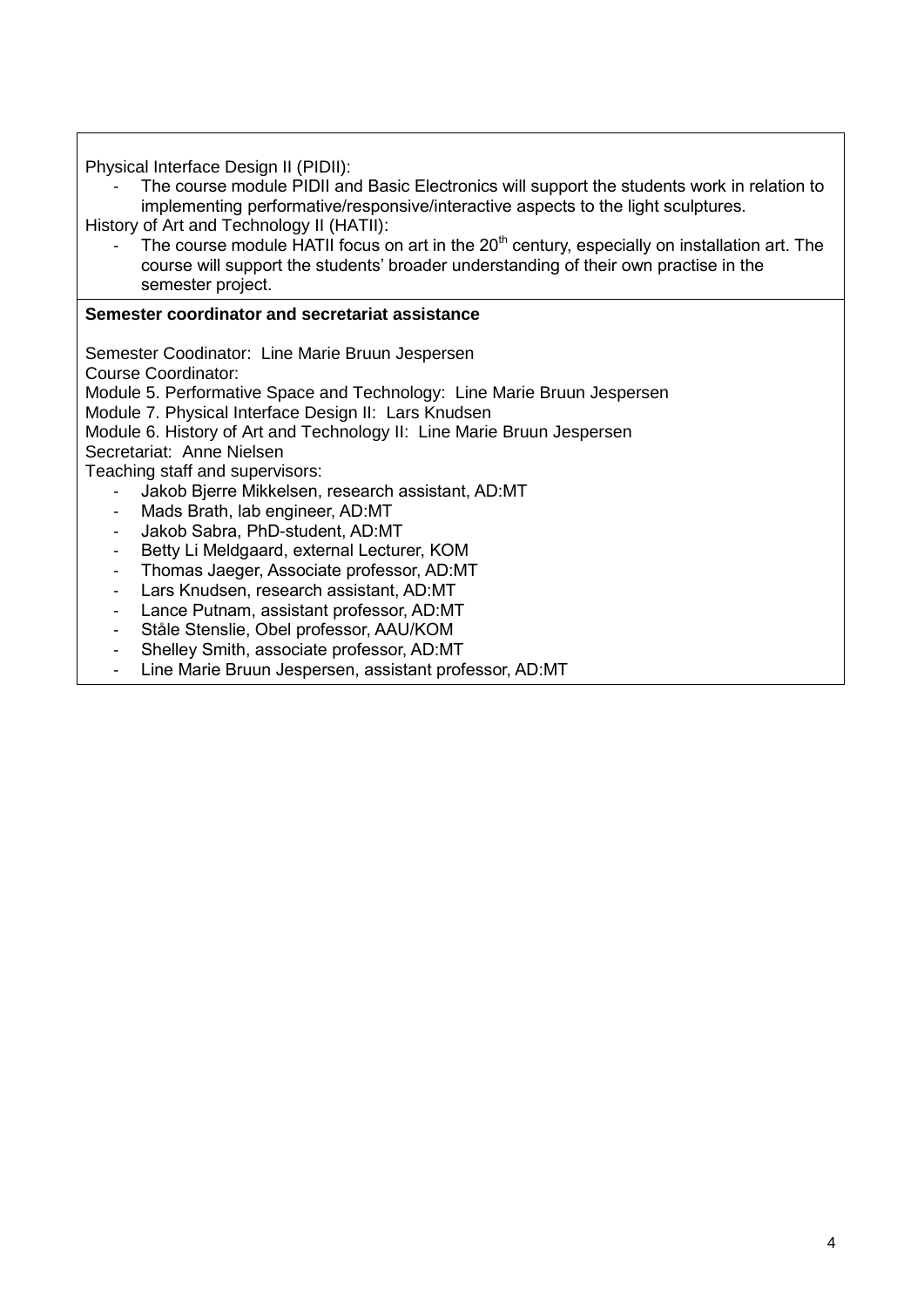# **Module title, ECTS credits and STADS code**

*Module 5: Performative Space and Technology/Perfomative rum og teknologi (20 ECTS)*

*Activity code: HSA220019F*

# **Location**

*2 nd semester*

*Study board: Art & Technology*

# **Module coordinator**

*Module coordinator: Line Marie Bruun Jespersen*

# **Type and language**

*Module type: Project Module*

*Language of instruction: English*

## **Objectives**

*From the study regulation:*

"Objectives:

During this module, students should acquire:

basic **knowledge** about

- physical installations and performative urban environments and their visual and spatial effects
- architectural aesthetic expressions, interaction between people, space and technology, choice of materials and visual effects
- the application of technology in connection with the creation and use of performative spaces.
- methods and tools to be used in the creation of performative spaces from idea to completed project.

**skills** in

- identifying and formulating an art problem within the theme "Performative Space and Technology" and developing alternative concepts for a defined problem
- developing and describing artistic and architectural concepts within the theme "Performative Space and Technology"
- the application of appropriate technologies in regard to design and use of performative spaces
- producing sketches, models and prototypes of spatial form
- communicating technical issues to peers and non-peers

## **competencies** in

- describing and analysing architectural spaces and their social, emotional and performative aspects
- producing concepts for spatial installations of artistic quality
- communication the final design in texts, drawings, and models"

*If agreed by the study board, this may also comprise:*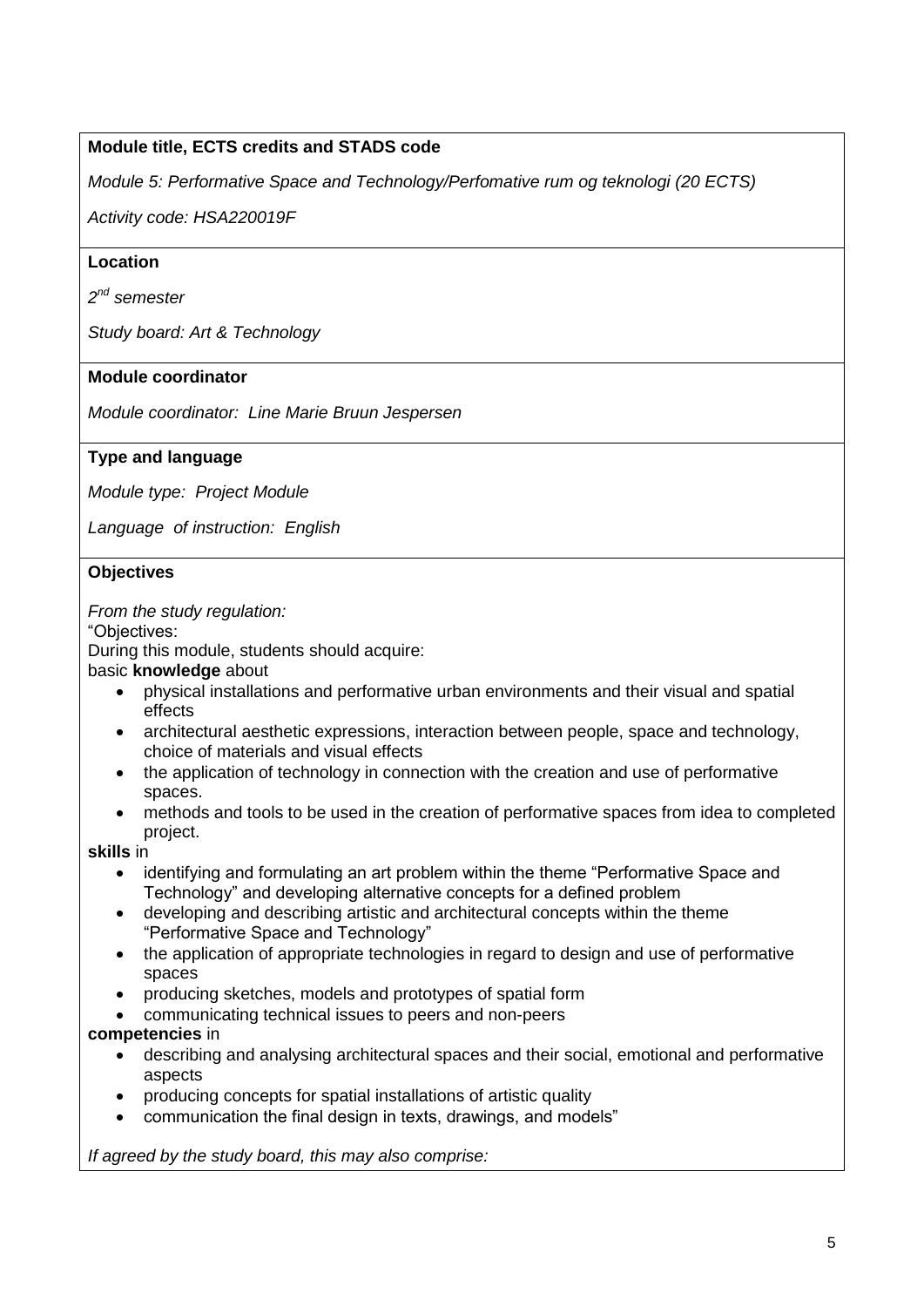- *a brief description of the methodological and practical knowledge and capabilities that students will achieve*
- *indication of the course activities in subsequent semesters which the module supports.*

# **Academic content and basis**

Artistic and Academic Methodology II consist of lectures focusing on light art and light design, and introduce to theoretical positions within art in public space and the relation between art and site.

In addition to the lectures there will be a mini-workshop introducing registration and mapping of a site+experience of the site, and translating these impressions into abstract, spatial form exercises.

# **Scope and expectations**

Performative Spaces and Technology 20 ECTS - 14 ECTS project work and 6 ECTS courses:

- Artistic and Academic Methodologies II  $-2$  ECTS
- Basic Electronics II 1 ECTS
- Perception in theory and practice II– 1 ECTS
- Digital Representation I 2D and 3D Construction methods 2 ECTS

# **Participants**

Art2 students.

**Prerequisites for participation**

**Module activities (course sessions etc.)**

#### **Artistic and Academic Methodology II (Installation, Architectural Spaces and Urban Design) - AAM II**

Lecture 1

*Art and design for music festivals.*

Introduction to semester project. Lecture on site-specific art and art in the festival city. After the lecture there will be a brainstorming session leading up to the group formation process. Lecturer(s) Line Marie Bruun Jespersen

Date of the activity: 04.02.2014

Set readings: Gitte Marling and Hans Kiib: Instant City@Roskilde Festival. Aalborg University Press. 2011 pp. 239-284 and pp. 373-388

Lecture 2

*PH – The founder of Danish lightning culture.*

Poul Henningsen was from the middle of 1920 to his death in 1967 the most prominent and dominant figure in Danish lightning design. His theories and principles can be traced to nearly all other Danish lightning designers in the 20. Cent. And he lamps was the first to be recognized internationally by the avant-garde architects of the international movement.

*Lecturer(s)* Thomas Arvid Jaeger. Associated Professor, Ph.D

Date of the activity: 05.02.2014

Set and recommended readings: Light years ahead: the story of the PH lamp, By [Tina Jørstian,](http://bibliotek.dk/da/search/work/phrase.creator%3D%22Tina%20J%C3%B8rstian%22) [Poul Erik Munk Nielsen,](http://bibliotek.dk/da/search/work/phrase.creator%3D%22Poul%20Erik%20Munk%20Nielsen%22) Publ. by Louis Poulsen 2.edt. Kbh. 2000

Jørstian og Munk Nielsen:TÆND. Ph Lampens historie. Forlag: Gyldendal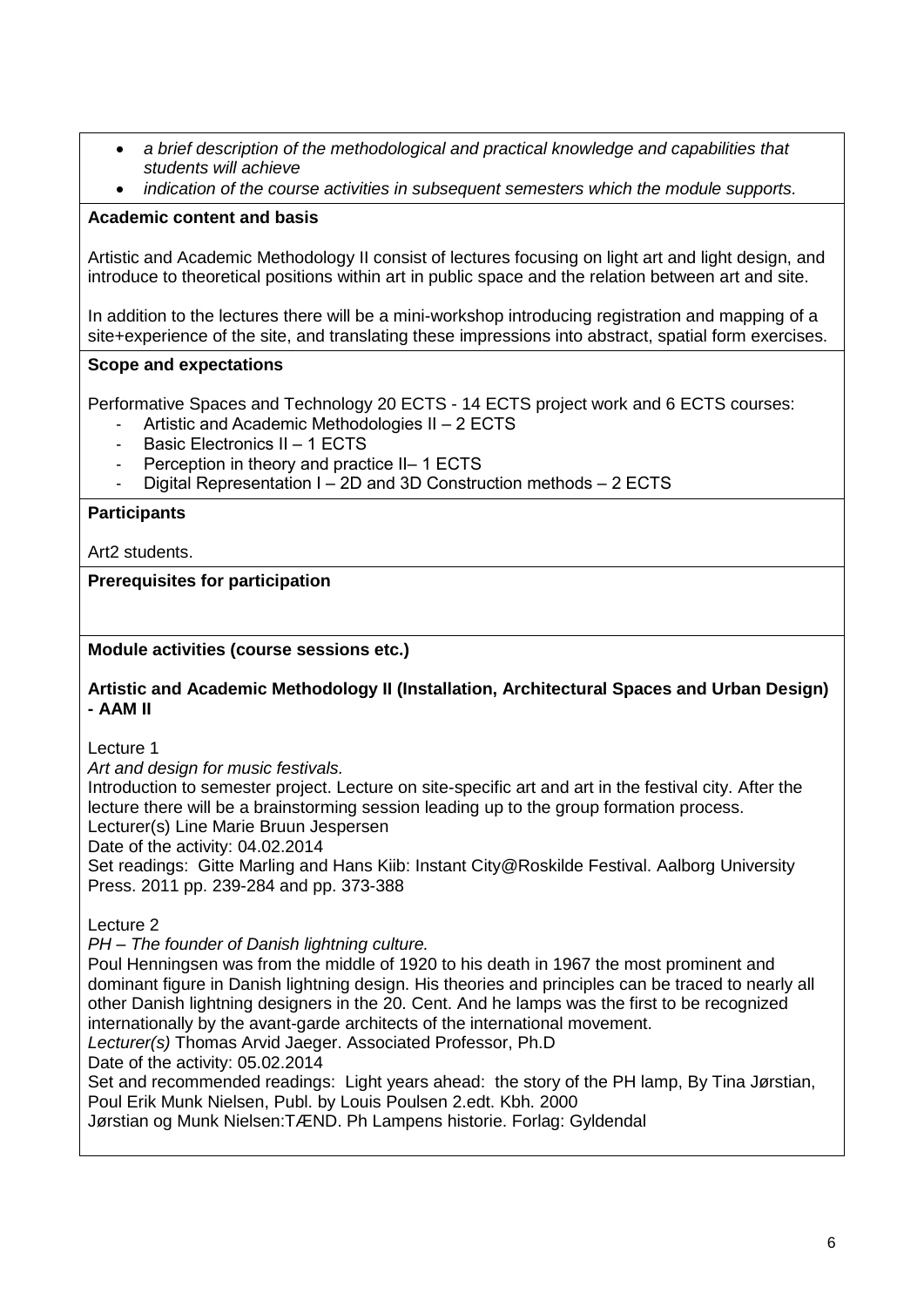Lecture 3

*Castiglioni and Ingo Mauer. Two approaches to lightning design.*

The design companies of Castiglioni and Ingo Mauer design have been 2 of the most dominant figures in modern European lightning design from 1960 up to now. Castiglioni's design has a clear functional approach while Mauer in many works is much more conceptual and related to modern art.

Lecturer: Thomas Arvid Jaeger. Associated Professor, Ph.D

Date of the activity: 12.02.2014

Set and recommended readings: [Vercelloni,](https://www.bibliotek.dk/da/search/work/phrase.creator%3D%22Matteo%20Vercelloni%22) Matteo: Achille and Pier Giacomo Castiglioni. Publ.: 24 ORE Cultura 2011. Ingo Mauer: Lieferung mit euchtmittel. Publ. by Bauhaus Archiv 2009

Lecture 4

*Light Art.*

The lecture will give an overview of the state of art of Light Art, from its historic origins to the latest in large scale projection mapping and high-tech architectural light monuments.

Mankind has played with light and shadows since the taming of fire. In the context of philosophy, light art has been discussed since Plato's famous allegory of the cave. Recently, the advent of digital technologies and lighting technologies such as lasers and LEDs have enabled brand new artistic expressions. The lecture will discuss these developments through exemplary works of light art.

Lecturer Ståle Stenslie

Date of the activity: 13.02.2014

Links and resources:

- Plato: the allegory of the cave:<http://webspace.ship.edu/cgboer/platoscave.html>
- Oslo Lux<http://oslolux.wordpress.com/>
- <http://www.pinterest.com/prangg/light-installation-art/>

Lecture 5.

Workshop Activity - *The Creation of Spatial Experience – cases in question.*

This lecture will give an introduction to different ways of creating space and provide a vocabulary and tools with which to analyse, assess and define space. Spatial experiences such as: a space to stay in/ a space to pass through/a route to follow/a point de vue,/atmospheres as well as the use of "space-makers" such as physical objects, light, rhythms and sounds will be explored. The students will be assigned case studies that must be analysed and presented to the other students. Keywords: defining space, creating space, spatial experience

Lecturer: Shelley Smith

Date of the activity: 17.02.2014

Recommended readings:

Ching, F. 1996. Form, Space and Order, 2nd ed. NY: Von Nostrand and Reinhold

Spatial Relationships pgs. 178-187

Spatial Organizations pgs. 188-189

(Spatial Organizations pgs. 188-225)

Circulation Elements pgs. 228-229

Configuration of the Path pgs. 252-253

Path Space Relationships pgs. 264

Ordering Principles pgs. 320-321

(Note: above contains many diagrams)

Video from DAC exhibitions Around the Corner – tendencies in Danish Public Space, 2009/2010: Oplevelse/Experience: <http://www.youtube.com/watch?v=C4KhpYuClBE&feature=relmfu> Böhme, G, 1996. Atmosphere as an Aesthetic Concept. Daidalos, 68, 112-115. (pdf) Slides and other resources: Lecture slides and assignment material as applicable will be made available on moodle following the lecture: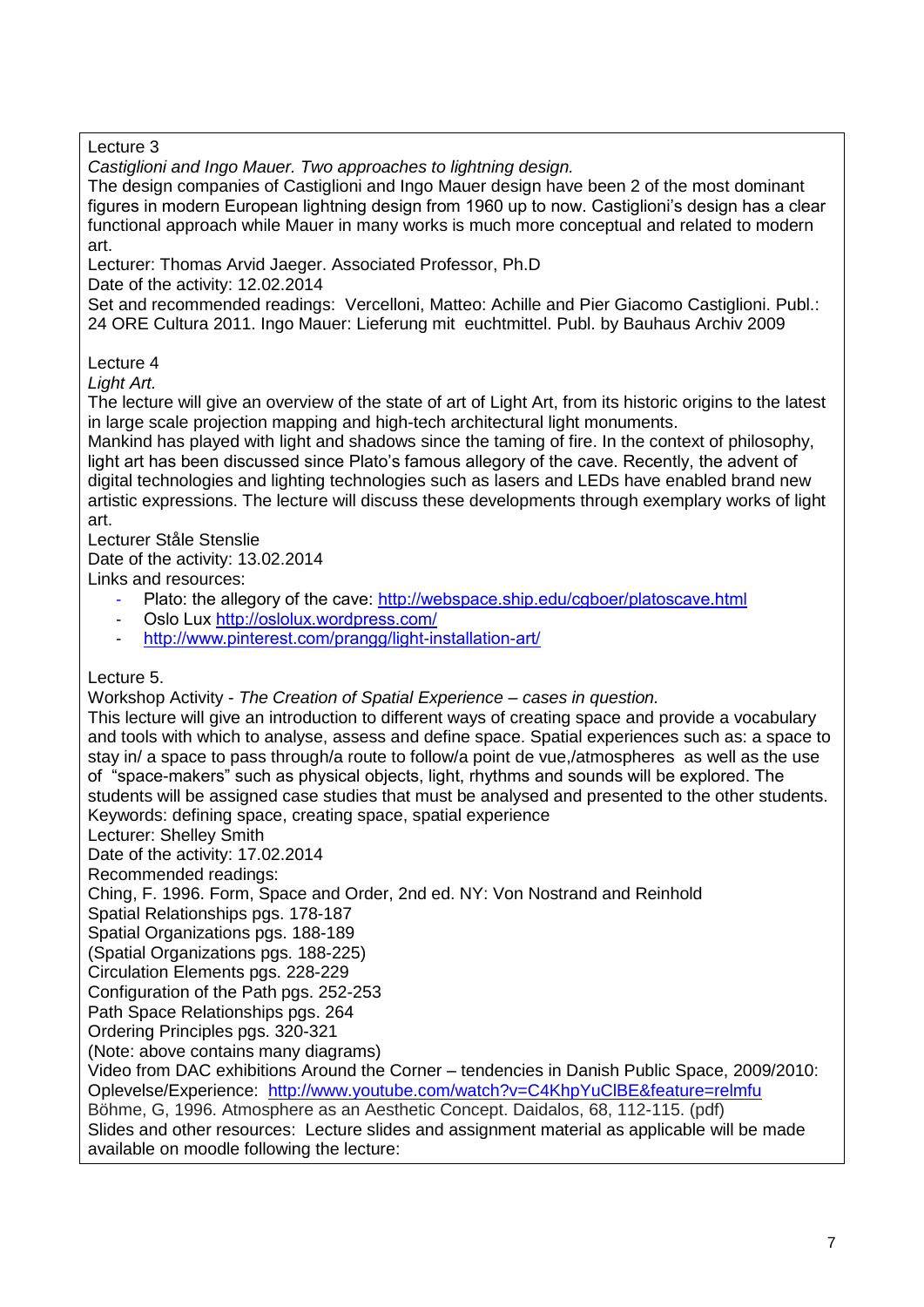Lecture 6. Workshop Activity - *Student case study analysis.* A. Case study presentations by the students + Lecture + assignment Case study presentations: Short conclusion based on the case study-assignment. Lecturers: Shelley Smith and Line Bruun Jespersen Recommended readings: None B. Site Registration – ways of experiencing - techniques and tools In preparation for the field trip excursion to the festival site in Nibe, this lecture will provide information on techniques for registration of a site, i.e., what to look for and how to collect material that 'registers' the site so that analysis and further work with it can be accomplished. Keywords: perception, phenomenology, experience, senses, haptic. Assignment/Task: Excursion to Nibe The students will go on an excursion to the festival site in Nibe in order to experience the site firsthand and to make registrations of the site which can be taken back to the studio for analysis and further work with the site. Lecturer: Shelley Smith Date of the activity: 18.02.2014 Recommended readings: Pallasmaa, J, 2012. The Eyes of the Skin. 3rd ed. UK: Wiley pgs. 44-64 Slides and other resources Lecture slides and assignment material as applicable will be made available on moodle following the lecture Lecture 7. Workshop Activity - *Pin-up + Introduction to Spatial Model Experimentation.* Exhibition of and short talk about registrations from the site*.* Spatial Model Experimentation Introduction to perceptual spatial model assignment. In which the students are required to experiment with spatial models and interpret impressions from the site into three-dimensional shape. Lecturer: Shelley Smith and Line Bruun Jespersen Date of the activity: 19.02.2014 Recommended readings: None Slides and other resources Model example slides and assignment material as applicable will be made available on moodle Workshop Activity *Pin-up of model experiments and final perceptual model 8* Lecturers: Shelley Smith and Line Bruun Jespersen Date of the activity: 21.02.2014 Recommended readings: None Slides and other resources Student models.

# **Digital Representation I – 2D-3D Constructions Methods - DR1**

Lecture 1.

Workshop - *Basic navigation and modelling in Rhino.*

The module will introduce basic tools, modeling operations and workflows in Rhinoceros. The students will have to bring a laptop with Rhino installed and the workshop will be arranged as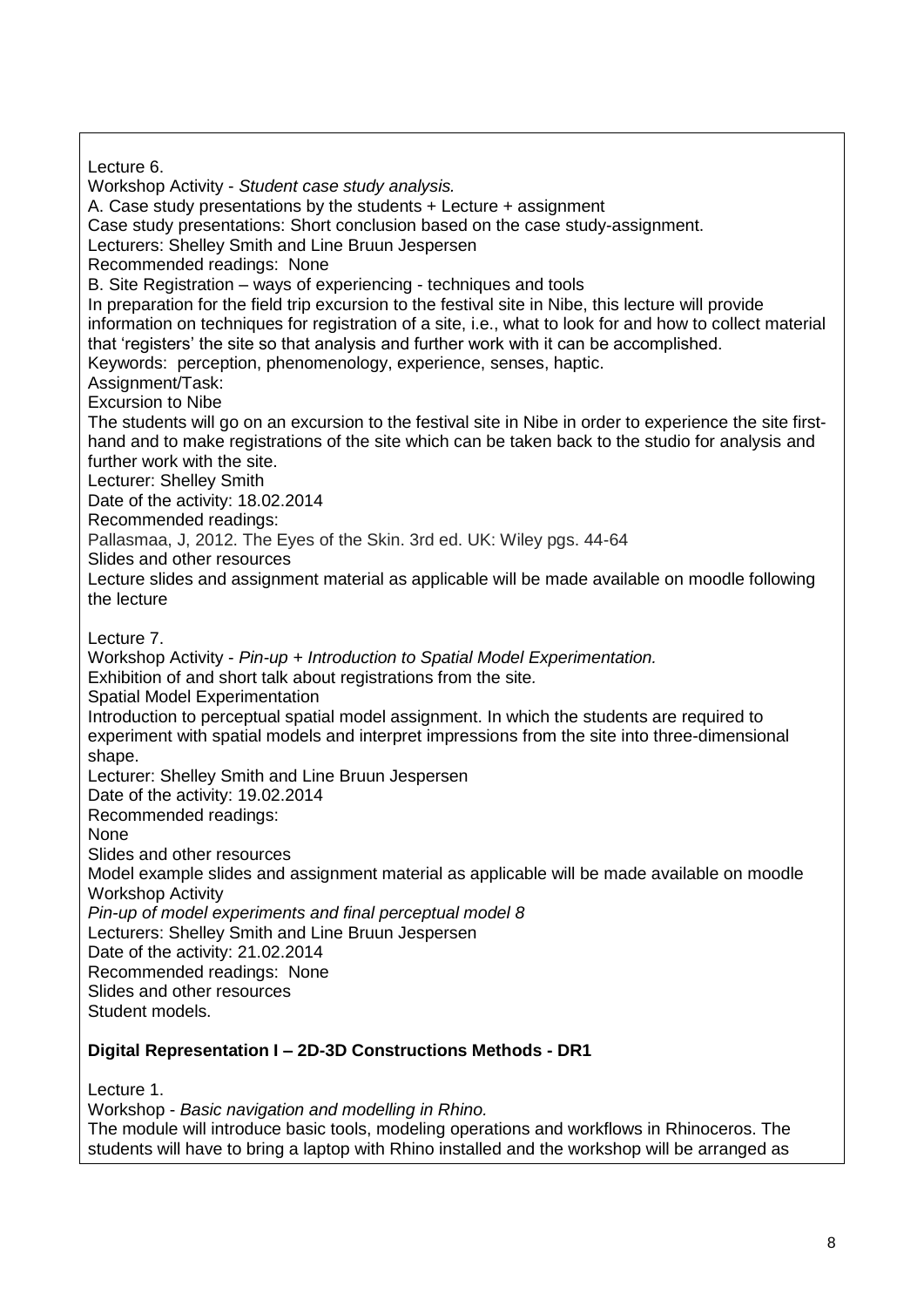'learning-by-doing' sessions. Lecturer: Jacob Bjerre Mikkelsen Date: 25.02.2014 Recommended readings: It is recommended that you get familiar with the functions presented in Rhino 5 Training Level 1 Training Guide p. 11 – 47 (found at: [http://www.rhino3d.com/download/rhino/5.0/Rhino5Level1Training\)](http://www.rhino3d.com/download/rhino/5.0/Rhino5Level1Training) You must install Rhino before the course begins, you could use the following link: <http://www.rhino3d.com/download> (evaluation (free) or full installation) CAD files used in the workshop will be available through moodle before the course. Lecture 2. Workshop - *Modelling and Laser Cutting.* Modelling and preparation for laser cutting Brief description: In this module we will look at how to model complex geometries and how to transform these from 3D objects to 2D curves for laser cutting. The students will have to bring a laptop with Rhino installed and the workshop will be arranged as 'learning-by-doing' sessions. Lecturer: Jacob Bjerre Mikkelsen Date: 25.02.2014 Recommended readings: We use the Training Guide from Module 1, but specifically Chapter 9: Creating surfaces. Rhino 5 Training Level 1 Training Guide p. 162 – 196 (found at: [http://www.rhino3d.com/download/rhino/5.0/Rhino5Level1Training\)](http://www.rhino3d.com/download/rhino/5.0/Rhino5Level1Training) You must install Rhino before the course begins, you could use the following link: <http://www.rhino3d.com/download> (evaluation (free) or full installation) CAD files used in the workshop will be available through moodle before the course. Lecture 3. *AD-CAM.* This lecture will look at the basic aspects of working between the digital space in Rhino and the production of physical prototypes through CAM machinery. The student will be introduced to several case studies that will showcase the potentials and limitations of 2D production and how they deal with subjects like uniqueness, repetition, numbering, interlocking assemblies, joints, material behavior, etc. Lecturer: Mads Brath, Lab. Engineer Date: 03.03.2014 Recommended readings: "Digital Design and Manufacturing – CAD/CAM Applications in Architecture and Design"; Schodek, D.; page: 237-255 Lecture 4-5-6. Workshop - *Joints* This workshop will deal with the design of joints through hands-on work with physical models. The student will work with different joining techniques and learn how altering the joint can alter the potential design space of the final product. The student will also learn how to use a laser cutter and how to tweak the settings of this machine to get a desired output. Lecturer: Mads Brath, Lab. Engineer Date: 04.03.2014 4 Date: 04.03.2014 5 Date: 05.03.2014 6 Recommended readings: "Digital Design and Manufacturing – CAD/CAM Applications in Architecture and Design"; Schodek, D.; page: 297-312 Lecture 7-8.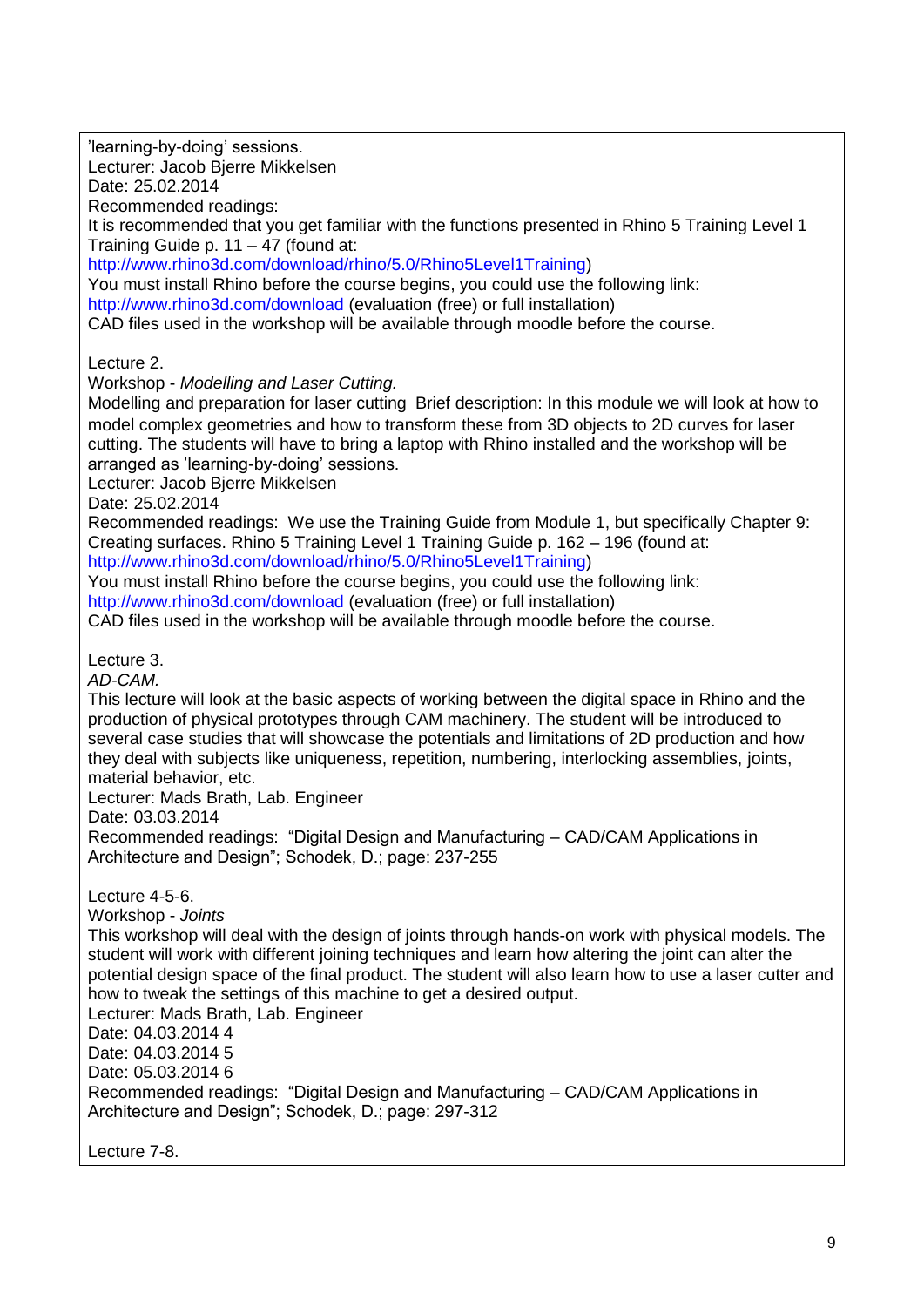Workshop **–** *Assembly.* Applying the knowledge of "joint design" from the previous workshop the student will work with the design of a complete object. Focus will be on the creation of several iterations of the same design so as to force the student to explore and optimize the design within aspects such as structural integrity, assembly logics, formal expression, functionality, etc. Lecturer: Mads Brath, Lab. Engineer Date: 06.03.2014 7 Date: 07.03.2014 8 Recommended readings: "Digital Design and Manufacturing – CAD/CAM Applications in Architecture and Design"; Schodek, D.; page: 297-312.

# **Perception in Theory and Practice II - PERII**

# **Objectives**

The purpose of the perception course is to work with concepts of space from different theoretical and practical angles with perception as the experiential centre. The students will work theoretically as well as practically with concepts of space and spatiality. Through the course students will get a basic understanding of the various paradigms of perception in relation to space, navigation and spatial relations and the theories introduced will have its outset in psychological and architectural approaches to space and place.

# **Academic content and basis**

The Perception II course on 2. Sem. is a continuation of Perception I on 1. Sem. theories, which specifically relates to space perception and concepts of space, will be introduced on an informative level in order to provide students with a general idea of the theoretical landscape in relation to space and place concepts.

The perception course supports the semester in relation to the individual and shared experience of the cityscape and will challenge student's perceptual awareness through the psycho-geographical assignment.

Lecture 1.

*Space and Perception.* The first lecture introduces various concepts of space and scientific theories relating to space. Lecturer: Betty Li Meldgaard Date: 07.04.2014

Lecture 2.

*Space and Perception.*

Continuation of Space and Perception 1, where theories of space perception are introduced. This lecture will end with an introduction to Psycho - geography and the assignment for the course will be presented.

Assignment: **Psycho-geography after Dark.** The purpose of the assignment is to explore the urban environment after dark. In the dark perception may be distorted due to the lack of natural light and the presence of artificial light and the various shadows that appear. Sound may appear altered due to an altered self-awareness and things that were comfortable and safe in the light may appear to be the opposite in the dark. The purpose of the assignment is to create a psychogeographical map of the city in the dark. The objectives of assignment is to enable students with basic understanding of how light and shadow can alter the perception of space as well as the sense of presence in a place. The purpose of the assignment is further to provide a method that is relevant for the main semester assignment.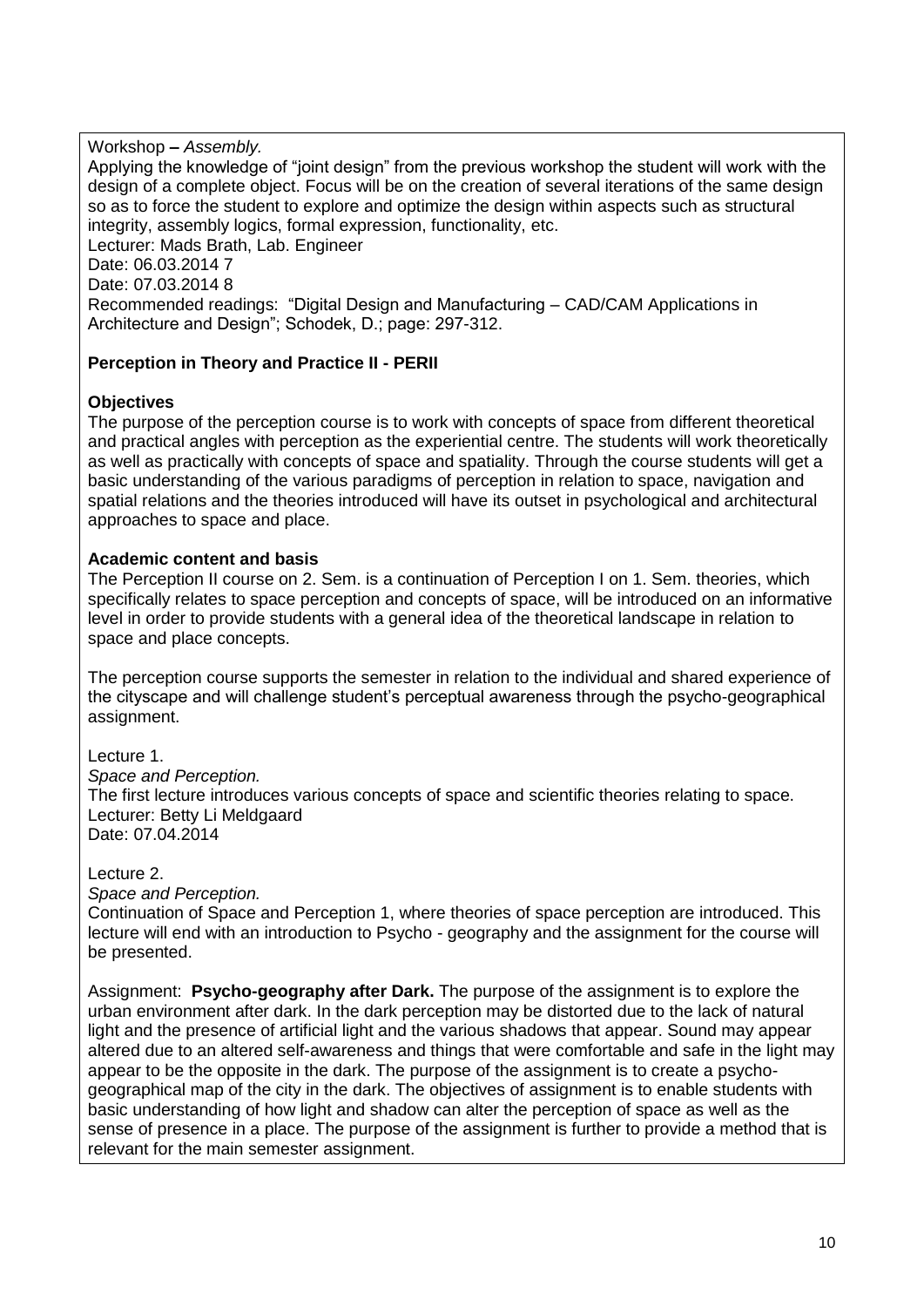Lecturer: Betty Li Meldgaard Date: 07.04.2014

Lecture 3. *Psycho-geography*. Continuation of lecture 2, with specific focus on psycho-geographical mapping. Lecturer: Betty Li Meldgaard Date: 10.04.2014

Lecture 4.

*3D on 2D.*

Theories of perception vary in the degree they are capable of producing a valid explanation of perception. In this lecture we will look at theories that are suitable as a foundation for constructing 3D images on 2D planes. Lecturer: Betty Li Meldgaard Date: 11.04.2014 Recommended Readings: Siegfried Gideon "Space-time in Architecture" - excerpts James J. Gibson" Ecological approach to visual perception" – excerpts.

<http://makingmaps.net/2009/06/22/making-psychogeography-maps/>

Guy Debord – "Situationist". Texts will be uploaded to Moodle 2 weeks before lecture as PDF's.

# **Basic Electronics II - BEII**

The goal of this course is to advance the students expertise in working with electronics, in relation to interactive artworks. The course covers how to use Arduino to control many things, exceeding the amount of pins available and how to use actuators that exceed the capabilities of the Arduinos outputs. Lastly the course will introduce different techniques for protecting circuits against the elements.

The course assumes the student has knowledge of basic electronics, but if the basics concepts cause problems, revisiting the curriculum of Basic Electronics I is recommended. If the student wants to study any specific topic further, then Practical Electronics for Inventors is recommended literature.

Literature:

Michael Margolis, 2011, Arduino Cookbook, O'Reilly Media (ISBN 978-0-596-80247-9)

Lecture 1.

*Arduino Circuits.*

The course will begin with a survey of the students' knowledge of basic electronics so far. Further this lecture will address using an Arduino without relying on the official Arduino board. Exercises in topics from BE1 and using a microchip on a breadboard.

Lecturer: Lars Knudsen

Date of the activity: 10.04.2014

Set readings: Survey BE1 literature.<http://www.arduino.cc/en/Main/Standalone> and <http://arduino.cc/en/Tutorial/ArduinoToBreadboard>

Lecture 2.

*Controlling many things.*

This lecture will cover how relays, transistors, fets and optocouplers can be used in conjunction with Arduinos to enable control of powerful actuators, which can't be run directly from the Arduinos output pins.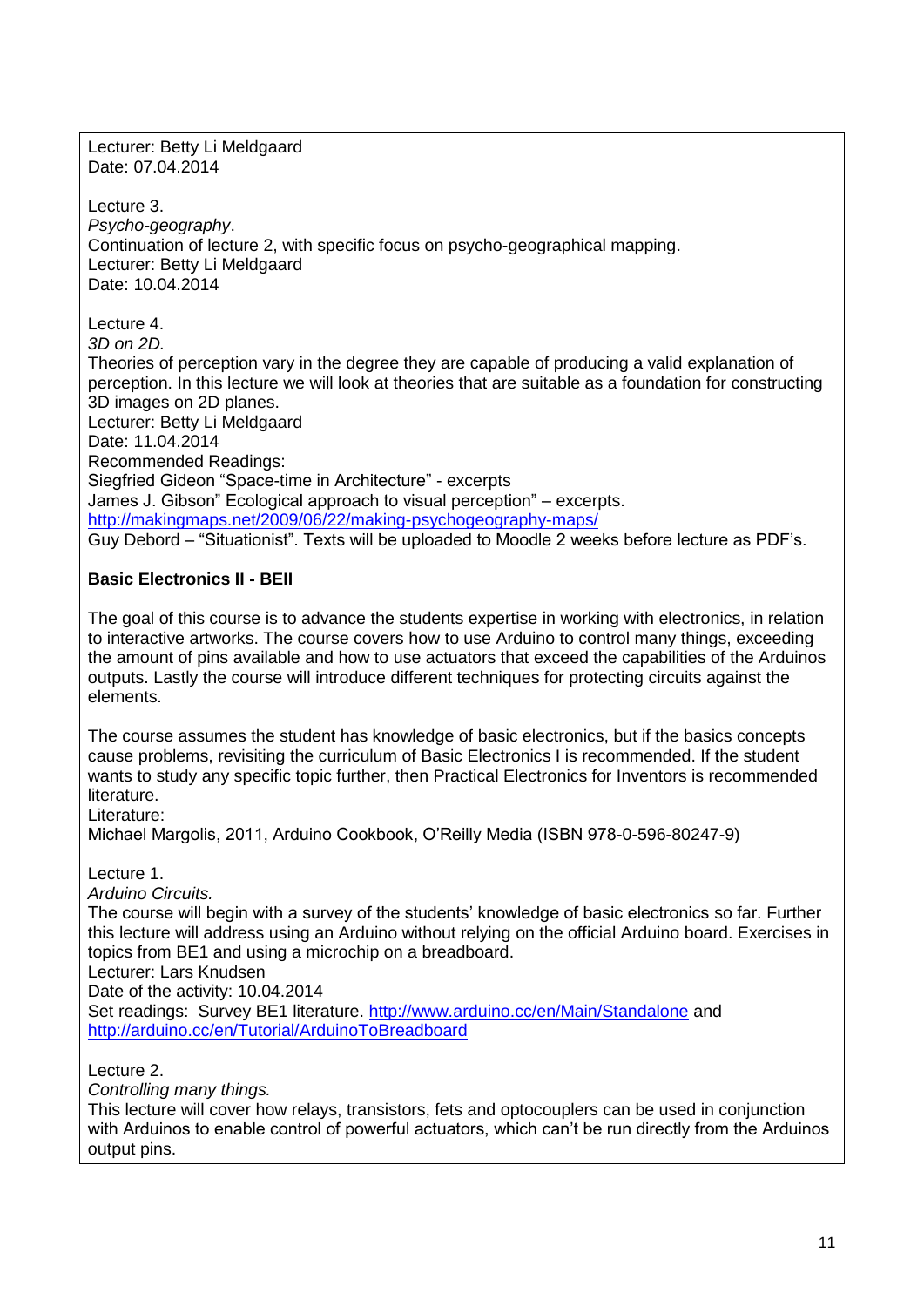Assignment:Control a halogen light with an Arduino Lecturer: Lars Knudsen Date of the activity: 16.04.2014 Set readings: Arduino cookbook 5.8 *Reading More Than Six Analog Inputs*, 7.7 *Controlling an LED Matrix Using Multiplexing* and from 7.9 Driving a 7-segment LED Display to 7.14 *Increasing the Number of Analog Output Using PWM Extender Chips*

Lecture 3.

*Controlling powerful things.*

This lecture will cover how relays, transistors, fets and optocouplers can be used in conjunction with Arduinos to enable control of powerful actuators, which can't be run directly from the Arduinos output pins.

Assignment: Control a halogen light with an Arduino

Lecturer: Lars Knudsen

Date of the activity: 24.04.2014

Set readings: Arduino cookbook from 8.6 Controlling Solenoids and Relays to 8.8 *Driving a Brushed Motor Using a Transistor* and 10.4 *Controlling a Digital Camera*

Lecture 4.

*Weatherproofing.*

Problems and suggestions to solutions in relation to exposing hardware to the elements. The course will introduce a selection of methods and classifications of hardware. Lecturer: Lars Knudsen

Date of the activity: 01.05.2014 Set readings: None

#### **Examination Submission Requirements:**

The module is concluded with the submission of a group project consisting of an installation and a written report.

The installation must be presented as either a finished project or in 1:1 models. In addition to that various visualisations (drawings, renderings), prototypes and process models must be included in the report. Prototypes can be a "mock-up" of the installation, a part of the installation and/or of significant details.

The installation and the report must demonstrate that the students have fulfilled the objectives regarding 2<sup>nd</sup> semester, outlined in the study plan and the study guide for ArT

Submission of 2 printed and 3 digital versions of the group project. The size of the report mounts to max 10 pages per student. A page is 2400 keystrokes.

The digital version of the report should be provided on a DC/DVD or USB, attached to the printed version of the report.

Written report structure:

The report must contain 2 main parts:

A: Semester Project Report

The semester project report documents the group project made in Module 5 "Performative Space and Technology". Illustrations and pictures must support the written documentation.

Part A of the report must contain:

Front page: Project title, names of group members, student numbers, Semester, Supervisor(s) name(s)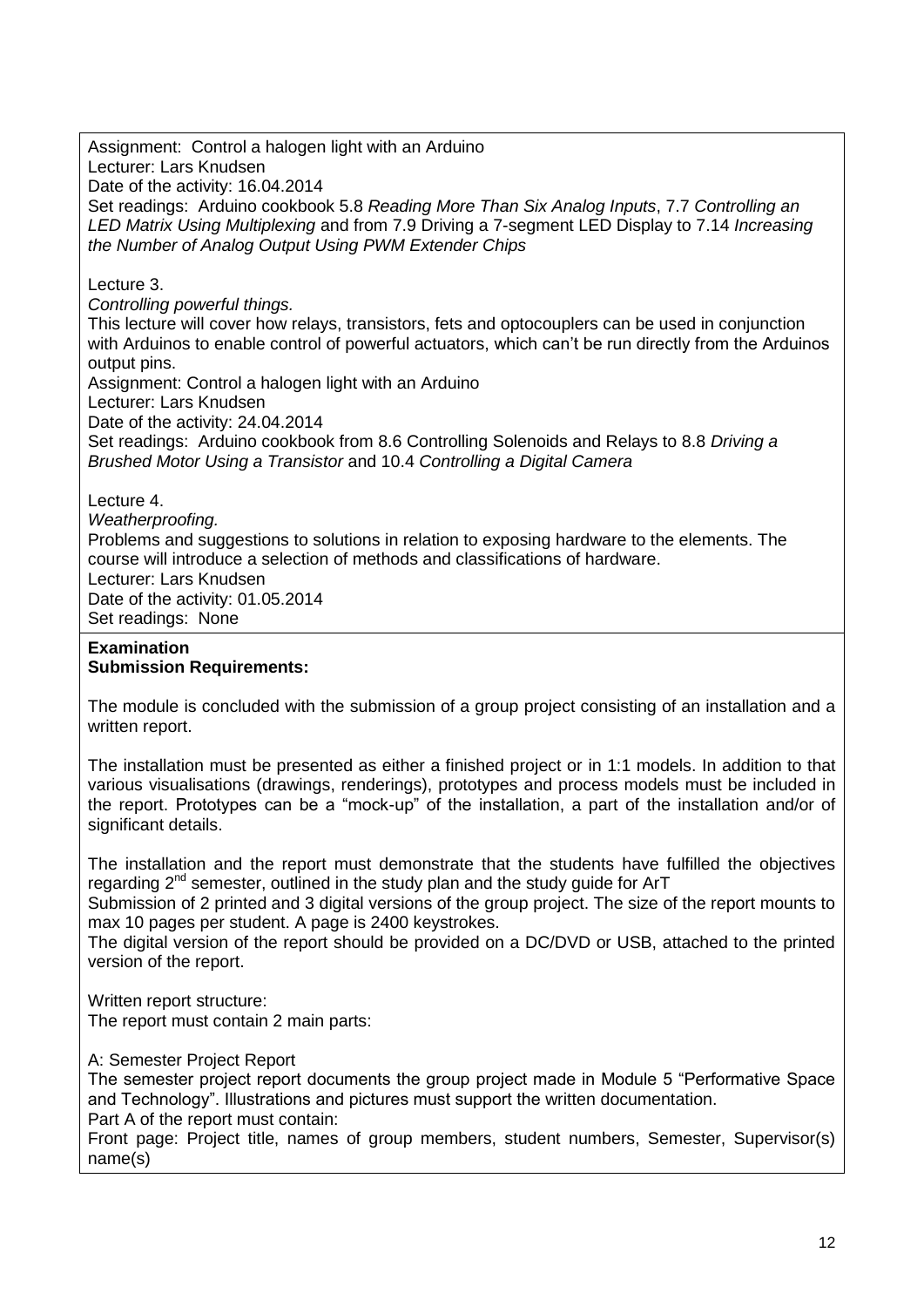List of content Introduction Problem formulation/vision. The specific choice of focus points stated here must be addressed throughout the report. Concept and Theory Key elements: *1.* Analysis of reference works of art i.e. other urban installations 2. A refection of the installation´s potential in relation to the ecological perceptual system 3. More elements can be added by the group Tests, Methodology and Results Key elements: *1.* Analysis of site/context in text, mappings and other types of illustrations. *2.* Research and tests: materials *3.* Research and tests: construction principles *4.* Research and tests: experimental effects of fx. Light and shadow, responsive elements etc. 5. More elements can be added by the group Design and Implementation Key elements: *1.* Presentation of final design and the design process. *2.* "Blueprints" of the installation that communicate the construction of the installation and all the parts of the installation. *3.* Visualisation of the final installation in its context; one or more renderings of the installation *in situ. 4.* Documentation of the technical content of the installation in text and diagrams. *5.* Documentation of programming. *6.* More elements can be added by the group Discussion/Reflection Conclusion and perspective Bibliography Appendix Summary The content of the report will be elaborated further in correspondence with assigned supervisor throughout the semester. B: Course documentation Document, discuss and reflect on your work in the courses: Artistic and Academic Methodology II Perception in Theory and Practice II Digital Representation I Basic Electronics II Illustrations, pictures, diagrams etc. must support the written documentation. The size of this part mounts to 3-5 written normal pages pr. Group. There is no maximum number of illustrated pages. For the exhibition and the exam the project group must bring: 1:1 Installation (finished product or mock-up) Context model incl. installation Presentation poster, A0. The poster must include all names of group members, semester, year, project title, synopsis, illustrations (ArT will keep the posters for future exhibitions) Proces models, sketches and other material that document your work during the semester

Exam dates: Exhibition dates: 17.-18.5.2014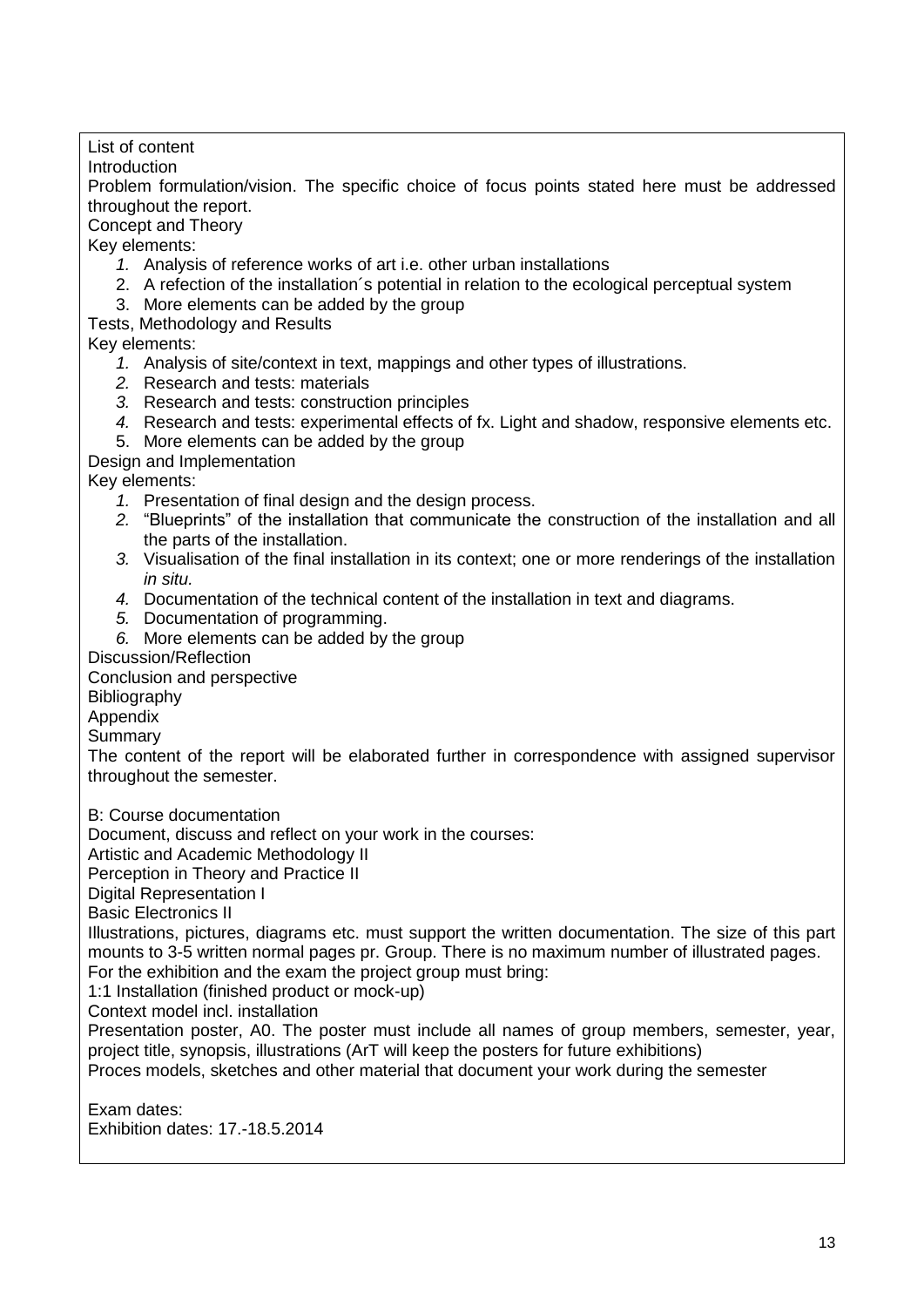*If the light sculptures live up to the quality- and safety standards of Nibe Festival, there will be an opportunity to install the installations at the festival, which runs from 2nd to 5th of July 2014. We will be in contact with Nibe Festival throughout the semester.*

Deadline: Project hand in is: June 3, 2014 at 10 am At ArT secretary Anne Nielsen. Exam dates: June 16, 17, 18, 19 and 20, 2014

# **Module title, ECTS credits and STADS code**

*Module 6: Physical Interface Design II/Fysisk Interface design II (5 ECTS)*

*Activity code: HSA220020D*

## **Location**

*2 nd semester*

*Study board: Art &Technology*

## **Module coordinator**

*Lars Knudsen*

# **Type and language**

*Module type: Project Module*

*Language of instruction: English*

#### **Objectives**

*From the study regulations:*

#### basic **knowledge about**

- programming concepts for interactive systems
- actuating possibilities: servo motors, solenoids, and simple mechanics
- using micro-controllers: interface to the computer, analog/digital input/output
- circuit applications: DC filtering, circuit protection and amplifier
- real-time use of signals (such as ADC/DAC, sampling rate, scaling and filtering)
- related work in software development and the media arts

#### **Skills in**

- analyzing use of the basic programming with various sensors and actuators
- synthesizing knowledge in written documentation
- communicating technical issues to peers and non-peers

#### **Competencies in**

evaluating an artefact with regard to programming, sensors, and actuators The topics taught in this module will be used in  $3<sup>rd</sup>$  semester Programming II and  $4<sup>th</sup>$  semester

Interactive technologies

#### **Academic content and basis**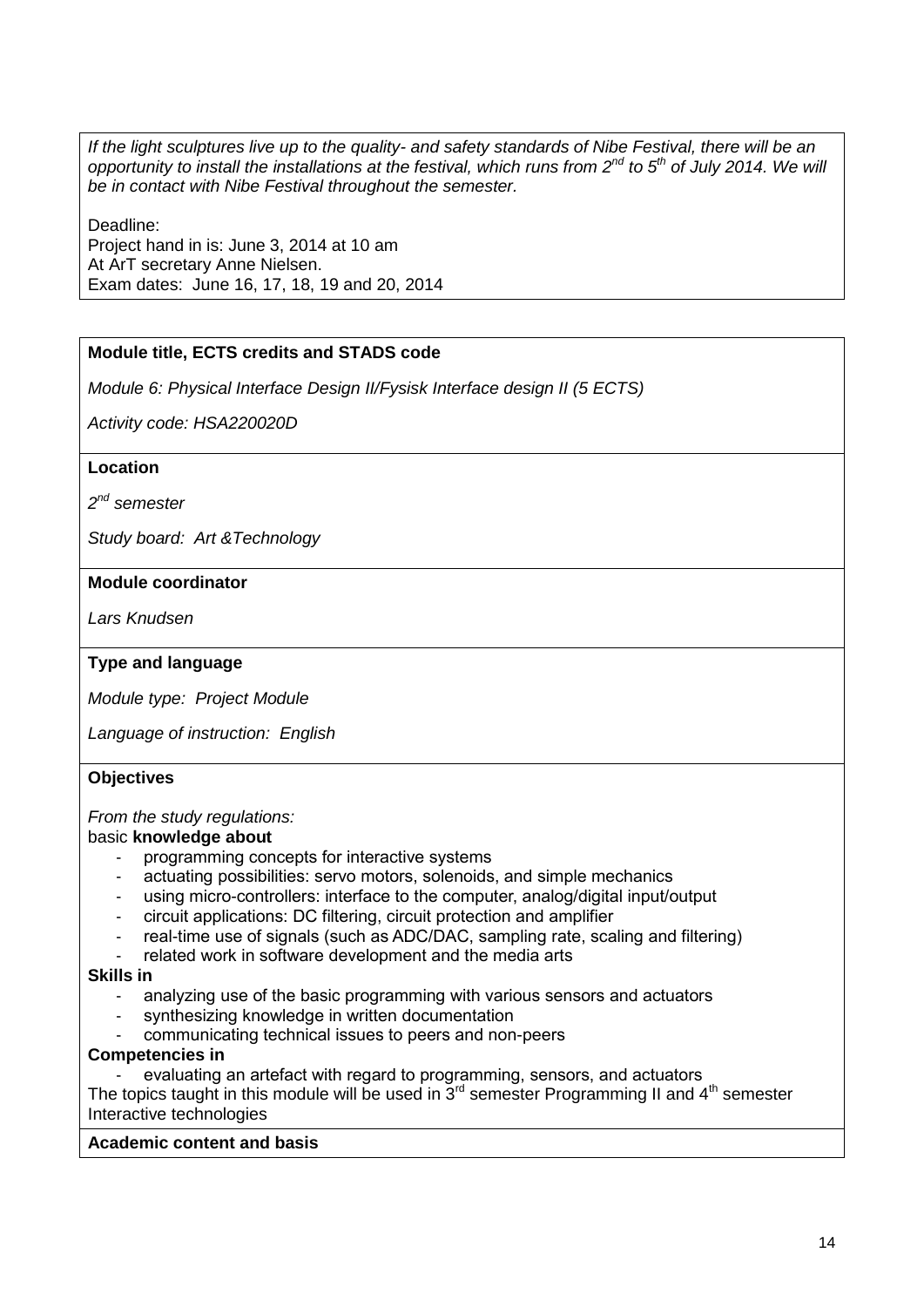This module introduces programming and the fundamental concepts in this regard. Furthermore these concepts will be applied on a microcontroller with sensors and actuators, enabling the student to create physical interfaces and interactive artefacts

## **Scope and expectations**

## **Participants**

*ArT2 Students.*

**Prerequisites for participation**

*Students have passed Physical Interface Design 1*

**Module activities (course sessions etc.)**

## **Programming I - PROI**

Programming I is the first in a series of programming courses meant to teach fundamental concepts of imperative and object-oriented programming using the C++ language in the context of real-time, multimedia systems. Programming I will introduce you to the foundations of programming: types, operators, functions and control flow. In addition you will learn basic Unix and usage of the command-line interface.

Literature:

Loudon, K. (2003). C++ Pocket Reference. O'Reilly Media, Inc., USA.

cplusplus.com. (2000). C++ Language Tutorial,<http://www.cplusplus.com/doc/tutorial/>

Lecture 1.

*Unix, CLI, and Source Code.*

Topics include paths, Unix commands, source code and compilation, program structure (the main function), basic input and output to the console, comments, and "Hello World!".

Lecturer Lance Putnam

Date of the activity: 06.02.2014

Set and recommended readings: Loudon, "Program Structure", pp.3-12. Loudon, "I/O Streams", pp. 122-124. "Structure of a program - C++ Documentation", http://www.cplusplus.com/doc/tutorial/program\_structure/\_"Basic Input/Output - C++

Documentation", [http://www.cplusplus.com/doc/tutorial/basic\\_io/](http://www.cplusplus.com/doc/tutorial/basic_io/)

Lecture 2.

*Types and Operators.*

Topics include boolean, floating-point, integer, and string types, variable declaration, statements, scope, and mathematical operators.

Lecturer: Lance Putnam

Date of the activity: 13.02.2014

Set and recommended readings: Loudon, "Fundamental Types", pp.12-17. Loudon, "Operators", pp.34-37. Loudon, "Expressions", pp.46. Loudon, "Scope", pp.47-49 (skip "Class Scope"). Loudon, "Declaring Variables", pp.51-52 (skip "Pointer variables"). "Variables. Data Types. - C++ Documentation", [http://www.cplusplus.com/doc/tutorial/variables/.](http://www.cplusplus.com/doc/tutorial/variables/) "Constants - C++ Documentation", [http://www.cplusplus.com/doc/tutorial/constants/.](http://www.cplusplus.com/doc/tutorial/constants/) "Operators - C++ Documentation", [http://www.cplusplus.com/doc/tutorial/operators/.](http://www.cplusplus.com/doc/tutorial/operators/) "Boolean Operations - C++ Documentation", [http://www.cplusplus.com/doc/boolean/.](http://www.cplusplus.com/doc/boolean/)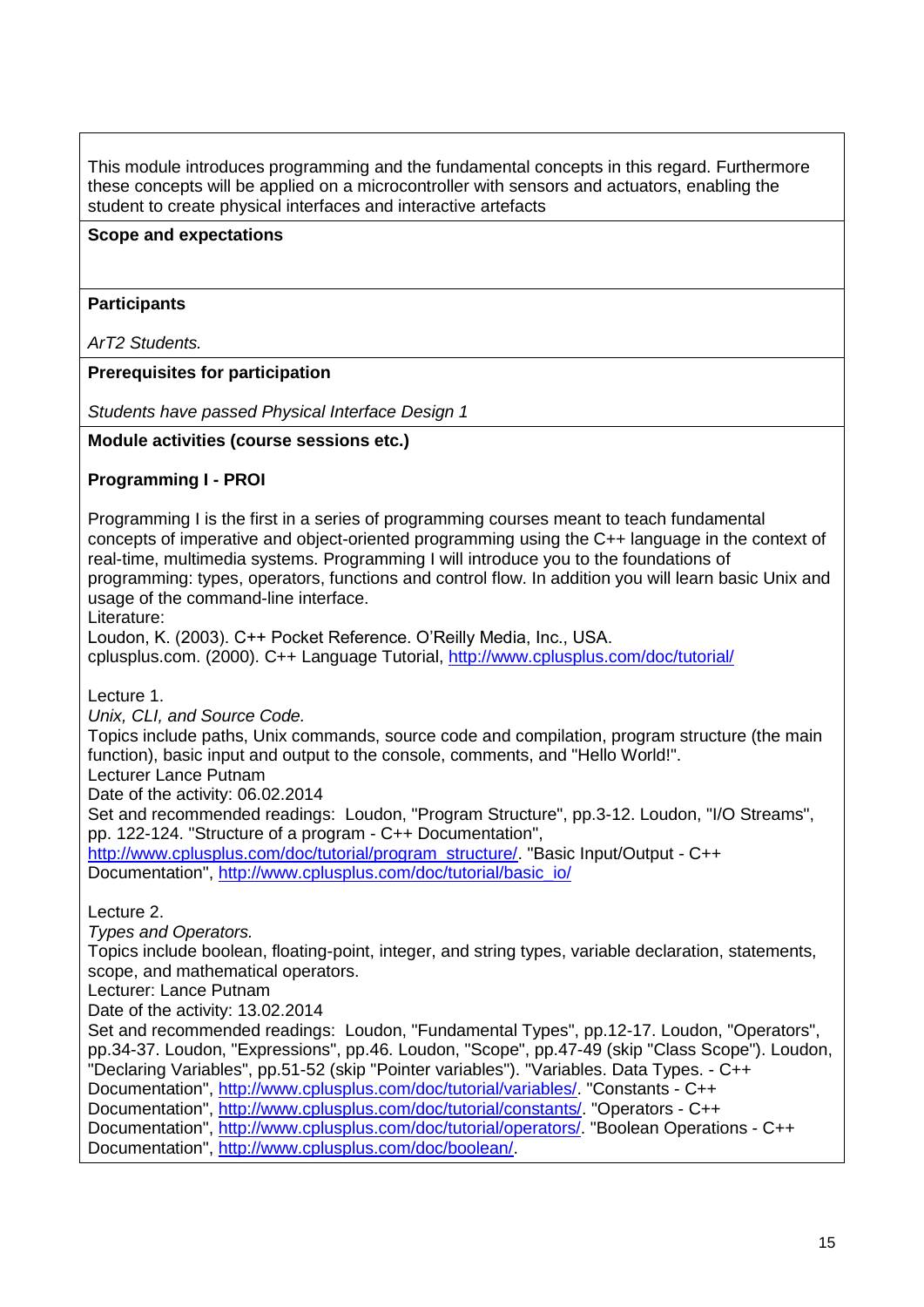Lecture 3. *Control Flow.* Topics include general program flow, if/else if/else and switch conditionals and iteration with for/do/while loops. Lecturer: Lance Putnam Date of the activity: 06.03.2014 Set and recommended readings: Loudon, "Iteration Statements", "Selection Statements", and "Jump Statements", pp.60-65. "Control Structures - C++ Documentation", http://www.cplusplus.com/doc/tutorial/control/ (skip 'The goto statement' and 'The exit function'). Lecture 4. *Functions.* Topics include "what is a (mathematical) function?", syntax for declaring, defining and calling functions, pass-by-value versus pass-reference, and recursion. Lecturer Lance Putnam Date of the activity: 27.03.2014 Set and recommended readings: Loudon, "Declaring Functions", pp.52-54. "Functions (I) - C++ Documentation", [http://www.cplusplus.com/doc/tutorial/functions/.](http://www.cplusplus.com/doc/tutorial/functions/) "Functions (II) - C++ Documentation", http://www.cplusplus.com/doc/tutorial/functions2/ (skip 'inline functions'). Suggested reading: "What is a Function"<http://www.mathsisfun.com/sets/function.html> **Sensors and Actuators II - SAII** Sensors and Actuators II will work with applying programming concepts taught in programming 1 to produce interactive artefacts using microcontrollers. The course requires knowledge of basic electronics, which is applied to connect the microcontroller with sensors (inputs) and actuators (outputs). The course will use the Arduino microcontroller platform to teach these topics. ArT

cannot supply each student with an Arduino so exercises require sharing Arduinos. Arduinos will be used in other courses and are often a part of semester projects, so it may also be beneficial to buy one on your own.

Literature: Michael Margolis, 2011, Arduino Cookbook, 2<sup>nd</sup> Edition, O'Reilly Media (ISBN 978-1-449-31387-6)

There is a lot of additional online literature on working with arduinos available. Recommendable sources include:

<http://arduino.cc/en/Reference/HomePage> and<http://arduino.cc/en/Tutorial/HomePage> - Official references and tutorials for code examples included in the Arduino software package. I would not recommend venturing to the official Arduino playground until after the course.

[http://arduino.cc/playground/uploads/Main/arduino\\_comic\\_v0004.pdf](http://arduino.cc/playground/uploads/Main/arduino_comic_v0004.pdf) - A illustrated conceptual and short practical introduction

<http://www.ladyada.net/learn/arduino/> - A thorough and very practical introduction complete with schematics, code examples and exercises

<http://www.jeremyblum.com/category/arduino-tutorials/page/2/> A videoseries with good explanations on topics ranging from very basic to very advanced. Comes with recommendation from previous students.

Lecture 1.

*Introducing the Arduino.*

This lecture introduces the notion of microcontrollers. Survey of the Arduino platform, covering the possibilities it offers as well as the limitations it has. Using a digital output and how to use it to control an LED. Assignment: Download and install arduino IDE. Demonstrate control of a led, by programming a specific sequence of blinks with different duration.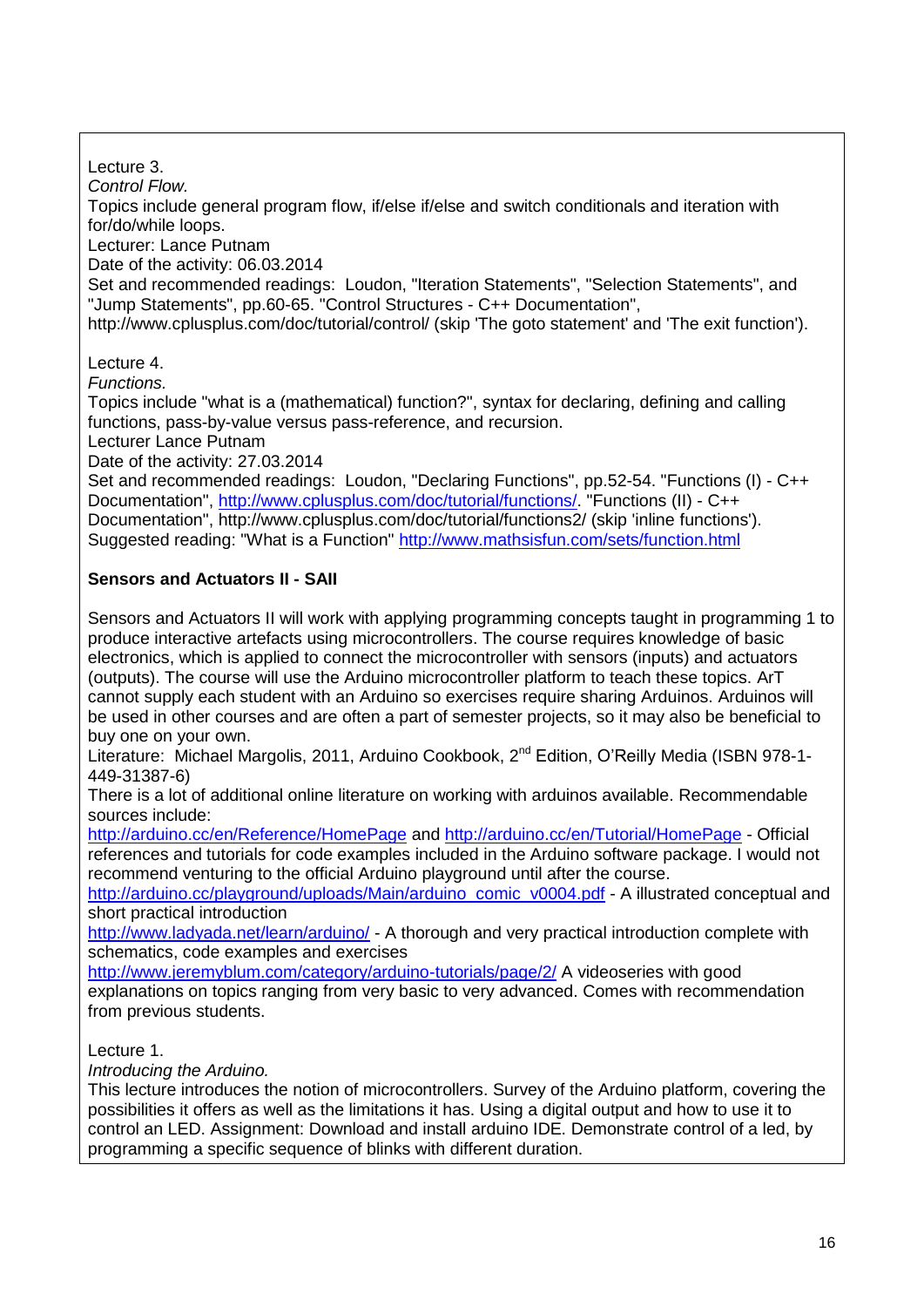Lecturer Lars Knudsen

Date of the activity: 28.02.2014

Set and recommended readings: Arduino Cookbook, Preface and from beginning of chapter 1 to 1.5 *Creating and Saving a Sketch* and from beginning chapter 2 to 2.4 *Working with Groups of Values.*

Lecture 2.

*Using digital inputs.*

This lecture covers connecting basic digital inputs to the Arduino, and incorporating them in interactive system. Using serial communication for debugging and using arithmetic operators will also be covered. Assignment: Connect a PIR sensor and light up a led for a set amount of time each time the sensor is activated. Count the amount of people passing by the sensor. Lecturer Lars Knudsen

Date of the activity: 14.03.2014

Set and recommended readings: Arduino Cookbook, from beginning of chapter 3 *Using Mathematical Operators* to 3.7 *Raising a Number to a Power*, from beginning of 4 *Serial Communications* to 4.2 *Sending Formatted Text and Numeric Data from Arduino* , from beginning of 5 *Simple Digital and Analog Input* to 5.4 *Determining How Long a Switch Is pressed*

## Lecture 3.

*Using analog inputs.*

This lecture covers using the Analog to Digital Converter (ADC) to connect sensors with variable output voltage to the Arduino. The lecture also covers manipulating this input by e.g. scaling and filtering. A vibration and a light sensor will be used as examples Assignments: Read an analog sensor and print the measurement to the serial monitor. Use the output to trigger a LED once it crosses a threshold and turn off the LED if it goes below the threshold again.

Lecturer Lars Knudsen

Date of the activity: 20.03.2014

Set and recommended readings: Arduino Cookbook 5.6 *Reading Analog Values*, 5.7 *Changing the Range of Values*, 5.9 *Displaying Voltages Up to 5V*, 5.10 *Responding to Changes in Voltage*, 5.11 *Measuring Voltages More Than 5v (Voltage Dividers)* and 6.2 *Detecting Light*

Lecture 4.

*"Analog" output.*

This lecture covers the problem of the Arduino's lack of proper analog output voltage, and the use of pulsewidth modulation to generate voltages, which in some cases act much like an analog output. Assignments: Create three different relationships between one (or more) analog input and three leds.

Lecturer Lars Knudsen

Date of the activity: 03.04.2014

Set and recommened readings: Arduino cookbook 3.11 *Generating Random Numbers*, 7.1 *Connecting and using LEDs*, 7.2 *Adjusting the Brightness of an LED* and 7.5 *Sequencing Multiple LEDs: Creating a Bar Graph.*

## **Examination**

Form of examination:

The examination is a 7-day assignment on a set subject.

Number of pages: the written part must not exceed 5 pages.

Evaluation: pass/fail. One examiner evaluates the assignment. In case of a Fail grade, an additional examiner will also evaluate the assignment.

Substitution: the examination may be substituted by satisfactory and active participation in courses, i.e. 80% attendance and submission of all assignments set during the course. Credits: 5 ECTS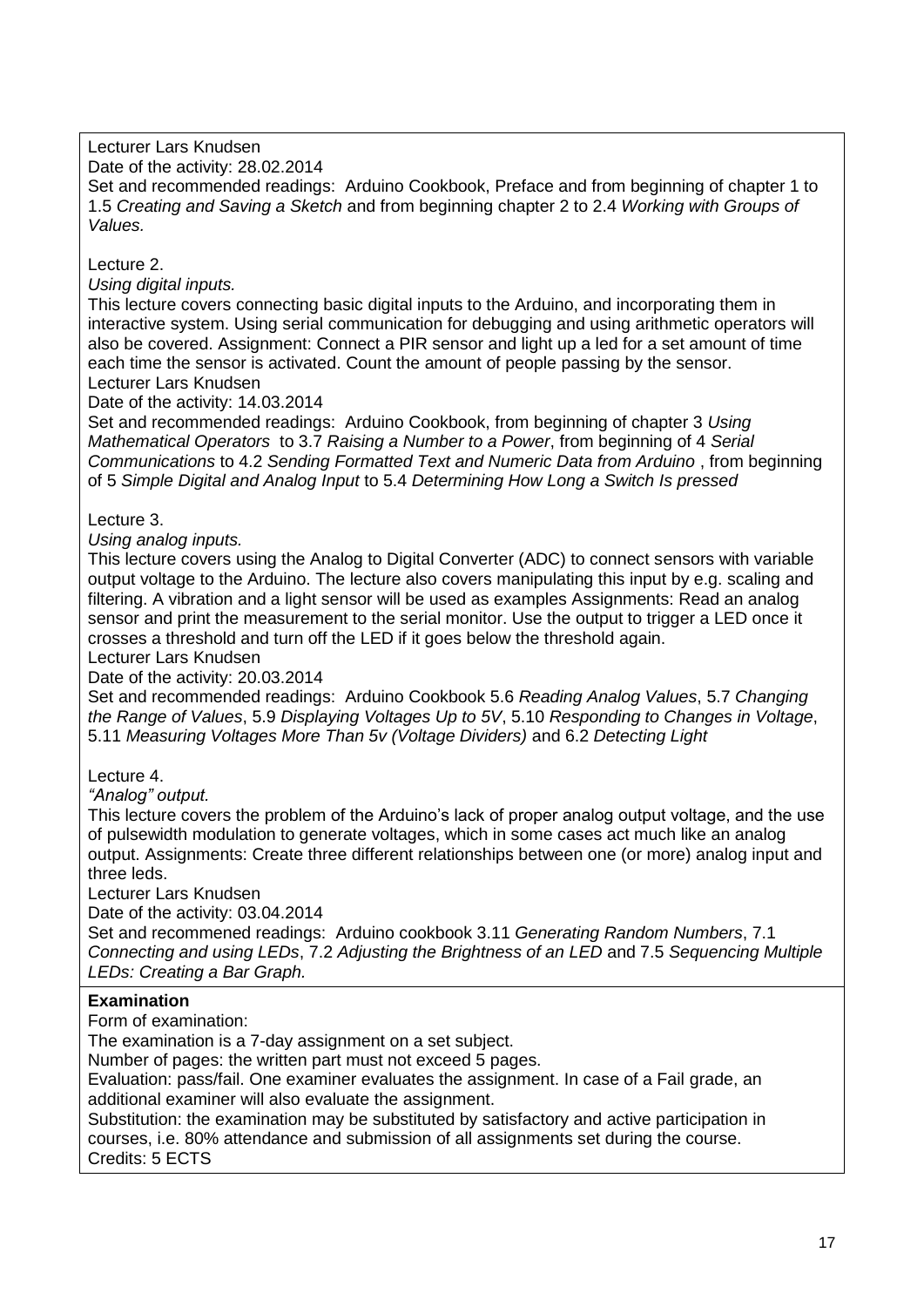# The examination should demonstrate that the student has fulfilled the objectives outlined above.

# **Module title, ECTS credits and STADS code**

*Module 7: History of Art and Technology II/Kunst og Teknologihistorie II (5 ECTS)*

*Activity code: HSA220021D*

## **Location**

*2nd semester*

*Study board: Art &d Technology*

## **Module coordinator**

*Module coordinator: Line Marie Bruun Jespersen*

# **Type and language**

*Module type: Study subject module*

*Language of instruction: English*

# **Objectives**

*From the Study Regulation:*

"In connection with the module, courses may be offered within the following area:

• History of Art and Technology II

Objectives:

During this module, students should acquire:

basic **knowledge** about

- the history of art and technology, including selected styles of art and scientific theories within the area of space, composition and components
- central works of selected art periods and genres

#### **skills** in

- analyzing works of art within selected art periods and genres
- applying central concepts and analytical methods within the history of art and technology and acquiring familiarity with their historical context and conditions
- communicating technical issues to peers and non-peers

## **competencies** in

- comparing various works from selected art periods as regards artistic expression, technological contents, and experience effect
- applying central works from the history of Art & Technology as a framework for reflection and inspiration in relation to their own works"

The course module is organized as a series of lectures incl. smaller sessions of discussions, exercises and student presentations. Througout the course smaller written assignments will be given, and the hand-in of these assignments is part of the "active participation" of the course.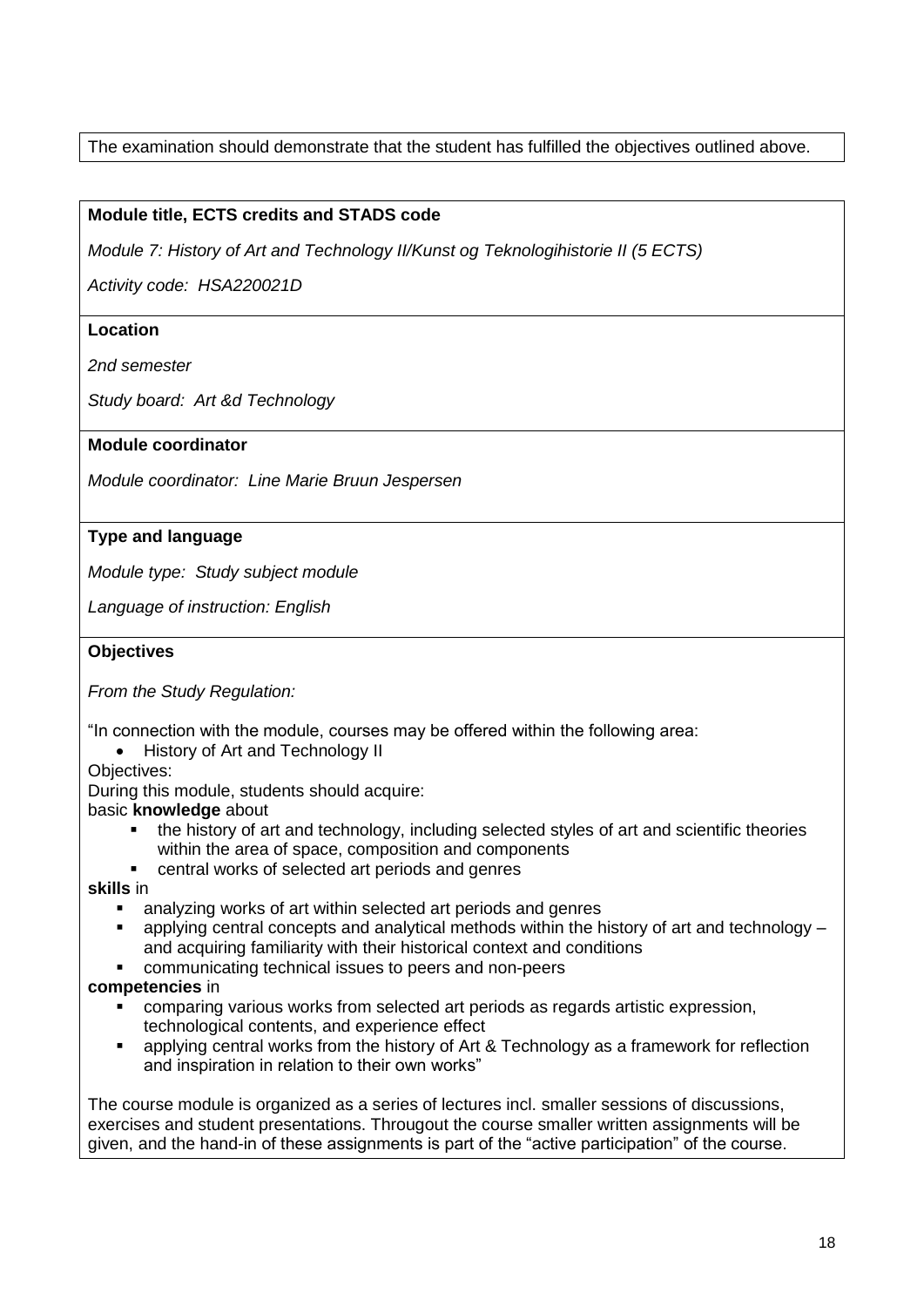# **Academic content and basis**

*From the Study Regulation:*

"Module contents: The module is an introduction of the students to the history of Art & Technology with special emphasis on space, composition and components and to the theories and techniques which have been or are currently prevailing in the areas of experience and aesthetics. Using the methodology of lectures, workshops and seminars, the unit will introduce problems regarding perception, description and analysis, including the science of formalization." The module will introduce students to history of art of primarily  $20<sup>th</sup>$  century.

It is advised that students buy the following books for the course:

Claire Bishop: Installation Art – A Critical History. Tate 2005 Anne D´Alleva: Methods and Theories of Art History. Lawrence King Publishing 2012

**Scope and expectations**

*5 ECTS =27,5 hours= 137,5*

# **Participants***.*

Art2 students.

# **Prerequisites for participation**

*HATI*

# **Module activities (course sessions etc.)**

## **History of Art and Technology II – HATII**

Lecture 1.

*History of Installation Art.*

This lecture focus on the two themes Claire Bishop calls "The Dream Scene" and "Heightend Perception" in her book: Installation Art – A Critical History. Group work and discussions on central examples handed out during the lecture.

Date: 10.2.2014

Lecturer: Line Marie Bruun Jespersen

*Set and recommended readings:*

*Set readings: Claire Bishop: Installation Art – a critical history. Tate Publishers. 2005 Pages 6-81* Anne D´Alleva: Methods and Theories of Art History. Lawrence King Publishing 2012 pages 88- 117

Lecture 2.

*History of Installation Art.*

This lecture focus on the two themes Claire Bishop calls "Mimetic Engulfment" and "Activated Spectatorship" in her book: Installation Art – A Critical History. *Group discussions and* research for hand-in 1. One student presentation – Mimetic Engulfment

One student presentation – Activated Spectatorship

Date: 17.2.2014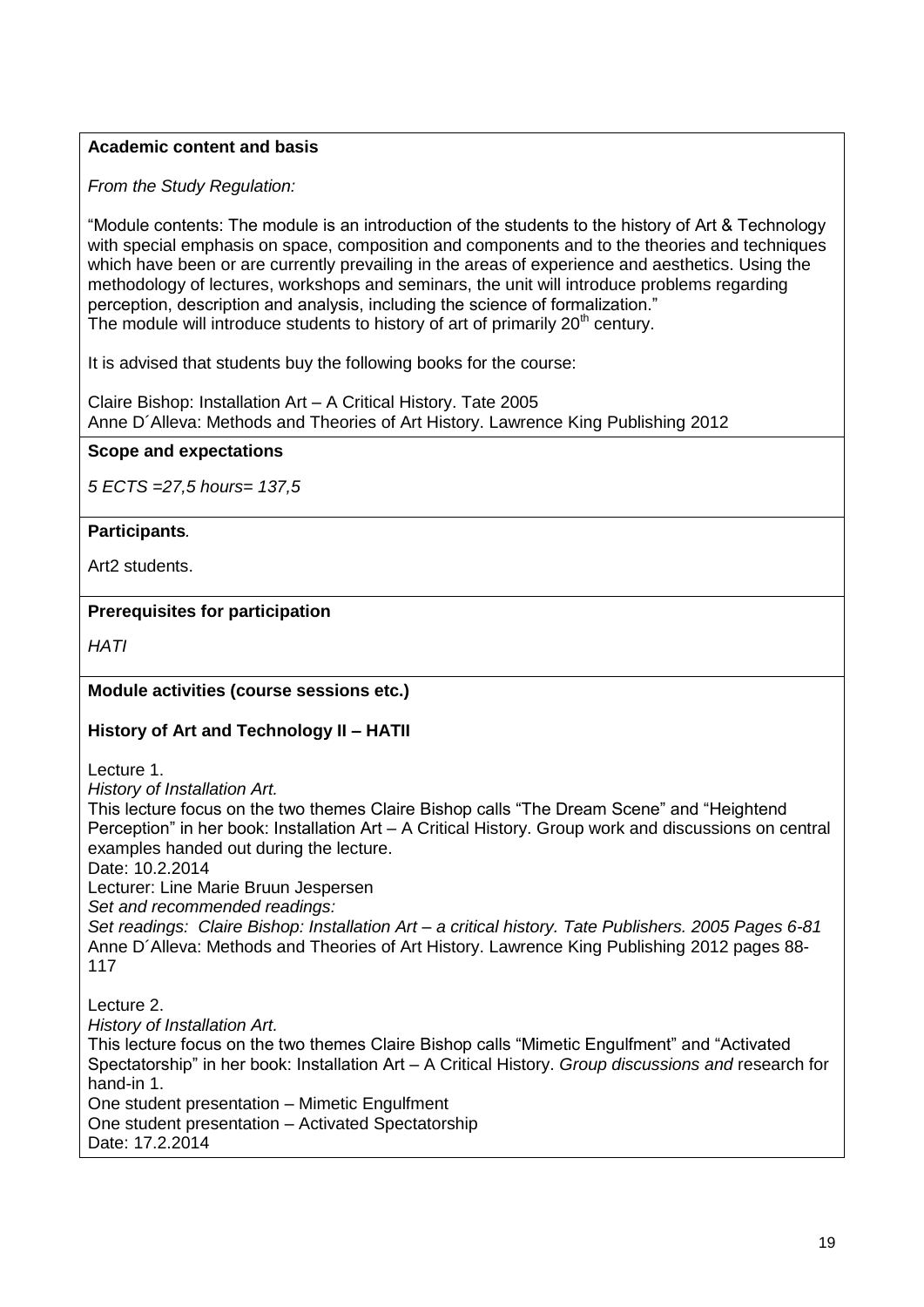Lecturer: Line Marie Bruun Jespersen Set and recommended readings Set readings: Claire Bishop: Installation Art – a critical history. Tate Publishers. 2005 pages 82- 134.

# Lecture 3.

*Land Art and Site Specificy in art history.*

This lecture will focus on land art and site specific art. Various ways of dealing with notions of place and space in art will be presented and discussed. Student presentations: Walther de Maria: Lightening Field and Robert Smithson: Spiral Jetty.

Lecturer Line Marie Bruun Jespersen Date of the activity: 03.03.2014

Set readings: Rosalind Krauss: "Sculpture in The Expanded Field", in *The Originality of the Avant-Garde and Other Modernist Myths*, MIT-Press 1986 (1979), pp. 275-290.

Tim Cresswell: Place – a short introduction. Blackwell Publishing. 2004 pp 1-12.

Lucy Lippard: The Lure of the Local. Senses of place in a multicentered society. The New Press. New York. 1997 pp.4-21

Lecture 4.

Excursion - *Installation Art at AROS.*

Lecture about the collection of  $20<sup>th</sup>$  century art at ARoS + research assignments in the gallery. Date: XX.XX.XXXX

Lecturer: Guest lecture by inspector at ARoS

*Set and recommended readings: TBA*

Lecture 5.

*The robot and robotics in a historic perspective, in both art and technology history.* Lecturer: Elisabeth Jochum Date of the activity: XX.XX.XXXX (week 13) *Set and recommended readings: TBA*

Lecture 6.

*Some Major Trends in the History of Photography.*

Photography has an innate paradoxical relation to the depiction of reality, as on the one hand an objective mechanical, optical, chemical and/or electronic process, and on the other hand, a subjective art form. Throughout its history, this dual-nature has led photographers to demonstrated very different and often opposing attitudes to the media, depending as much on available techniques as on artistic attitude. This makes photography an extremely diverse field, including everything from everyday consumer photography and commercial photography to its very different artistic manifestations. In this lecture, some of the major trends in the history of art photography and their relation to technical as well as cultural development will be described. Lecturer: Lars Brorson Fich. Post. Doc. AD:MT

Date of the activity: 10.03.2014

Set and recommended readings:

Set readings:

William Eggleston: <http://www.youtube.com/watch?v=rlEDqDwU98k>

<http://www.youtube.com/watch?v=0TdYoithgeI>

Steven Shore: Shore, Stephen, 2011. Form and Pressure. Aperture 205, pp. 44-49.

[http://www.youtube.com/watch?v=J8kuBc27VO8.](http://www.youtube.com/watch?v=J8kuBc27VO8)

Martin Parr: <http://www.youtube.com/watch?v=7WUanz5mFFM>

Richard Billingham: [http://www.youtube.com/watch?v=Hu8XLg0Zskc.](http://www.youtube.com/watch?v=Hu8XLg0Zskc)

Bernd and Hilda Becher: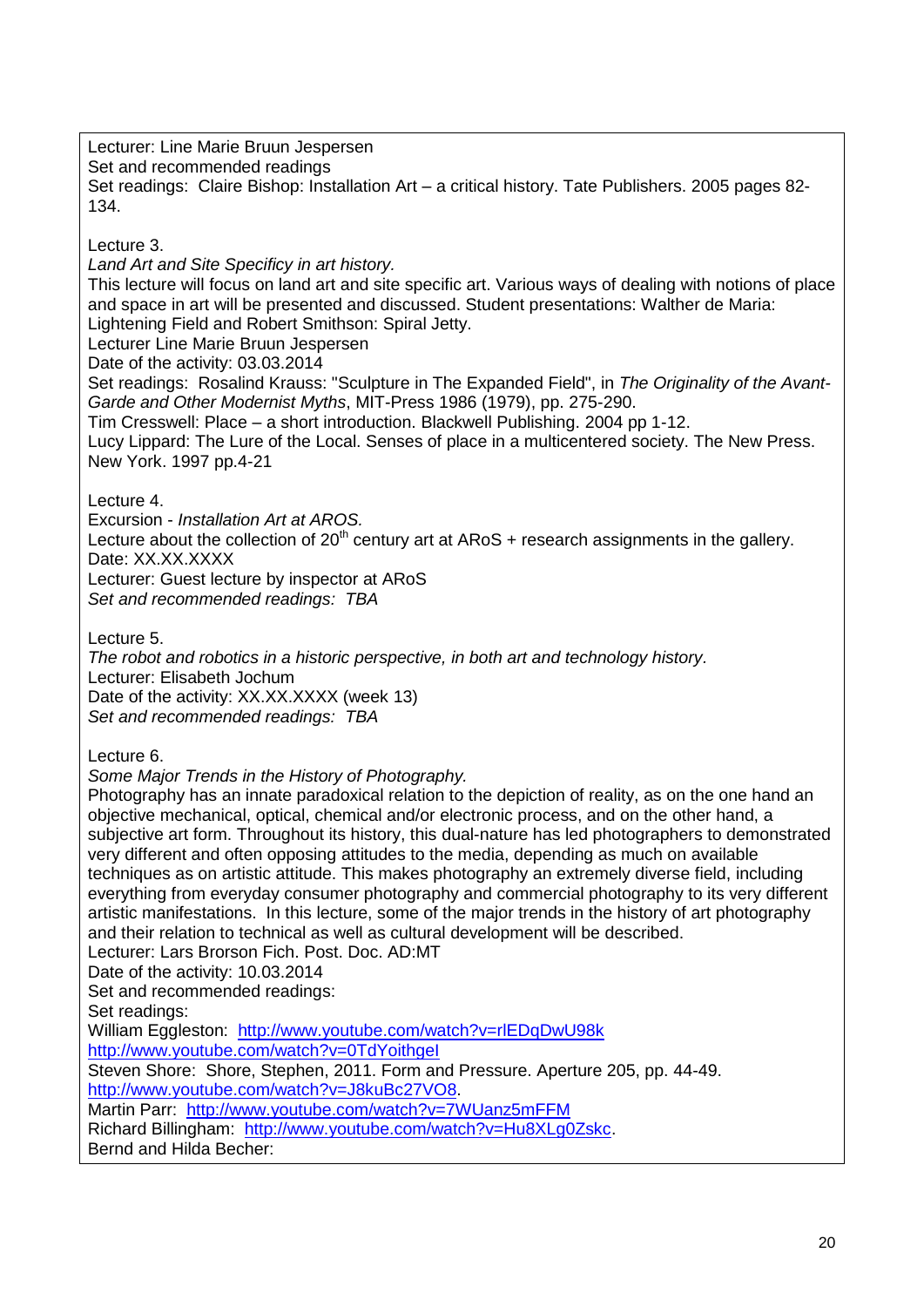[http://www.youtube.com/watch?v=6ZSLvFY1X6g&list=PL76039B67135B0A29.](http://www.youtube.com/watch?v=6ZSLvFY1X6g&list=PL76039B67135B0A29) <http://www.youtube.com/watch?v=joAcSm0NeI4&list=PL76039B67135B0A29> Andreas Gursky : Galassi, Peter, 2003.

Andreas Gursky. New York: Museum Of Modern Art pp. 9-43.

[http://www.youtube.com/watch?v=jCSc0oHgC1w.](http://www.youtube.com/watch?v=jCSc0oHgC1w)

Barbara Probst: [http://www.youtube.com/watch?v=ej\\_LCjA1Fkg.](http://www.youtube.com/watch?v=ej_LCjA1Fkg) *slides and other resources.*

Lecture 7.

*Histories of Sound Art / Sounds of Art Histories.*

Sound art is a rich and multifacetted field involving elements from all corners of art, technology, engineering, music and art history. There is not one history of sound art, but many; sound art is never explained solely by examining one line of history, but by relating a complexity of influxes from the 19th, 20th and 21st century to each other. This course introduces to the vast and complex of fields that feed into the 'histories of sound art'. How does this relate to the history of Art of Technology? is one question that will be asked.

Lecturer Morten Søndergård

Date of the activity: 20.03.2014

Literature: Moodle. Sterne, J. (2012).

Sonic Imaginations. in: Sterne, J. ed: The Sound Studies Reader. London, Routledge 2012. Moodle.

Sangild, T. (2002. Senisitive Electronics in: Hultberg et.al. eds: SeeSound / Look at the Music. Ystad/Roskilde, Kulturbro 2002. Moodle. Søndergaard, M. (2002) Sound-art.

An Inter-Aesthetic Project in: Hultberg et.al. eds: SeeSound / Look at the Music. Ystad/Roskilde, Kulturbro 2002. Moodle.

Marstal, H. (2002). Noise, Noisality, Nosstalgia. in: Hultberg et.al. eds: SeeSound / Look at the Music. Ystad/Roskilde, Kulturbro 2002.

Lecture 8.

*Color and Light + writing workshop.*

This lecture consist of two parts:

- A. Different Color theories will be presented. Significant examples of color and light in historic examples will be investigated further. Exercises in smaller groups: different color experiments and analysis of works of art. Analytical focus on color and light.
- B. In a workshop like environment we will focus on how to write and talk about art. The lecture will show good examples and present possible ways of how to write an art analysis and to academic requirements in general. *Bring a written analysis of a work. Which you have made for this particular purpose. In smaller groups you will give each other constructive feedback on your texts.*

Lecturer: Line Marie Bruun Jespersen

Date of the activity: 31.03.2014

Set and recommended readings:

Set readings: Johannes Itten: The Art of Color. 1962

Erwin Panofsky: Iconography and Iconology: An Introduction to the Study of Renaissance Art. In: Donald Preziosi: The Art of Art History. A Critical Antology. Oxford University Press 2009 pages 220-236.

Anne D´Alleva: Methods and Theories of Art History.

Lawrence King Publishing 2012 pages 152-165, 16-25, 118-125

Recommended readings: Michael Baxandall: Patterns of Intention.

In: Donald Preziosi: The Art of Art History. A Critical Antology. Oxford University Press 2009 pages 45-55

**Examination**